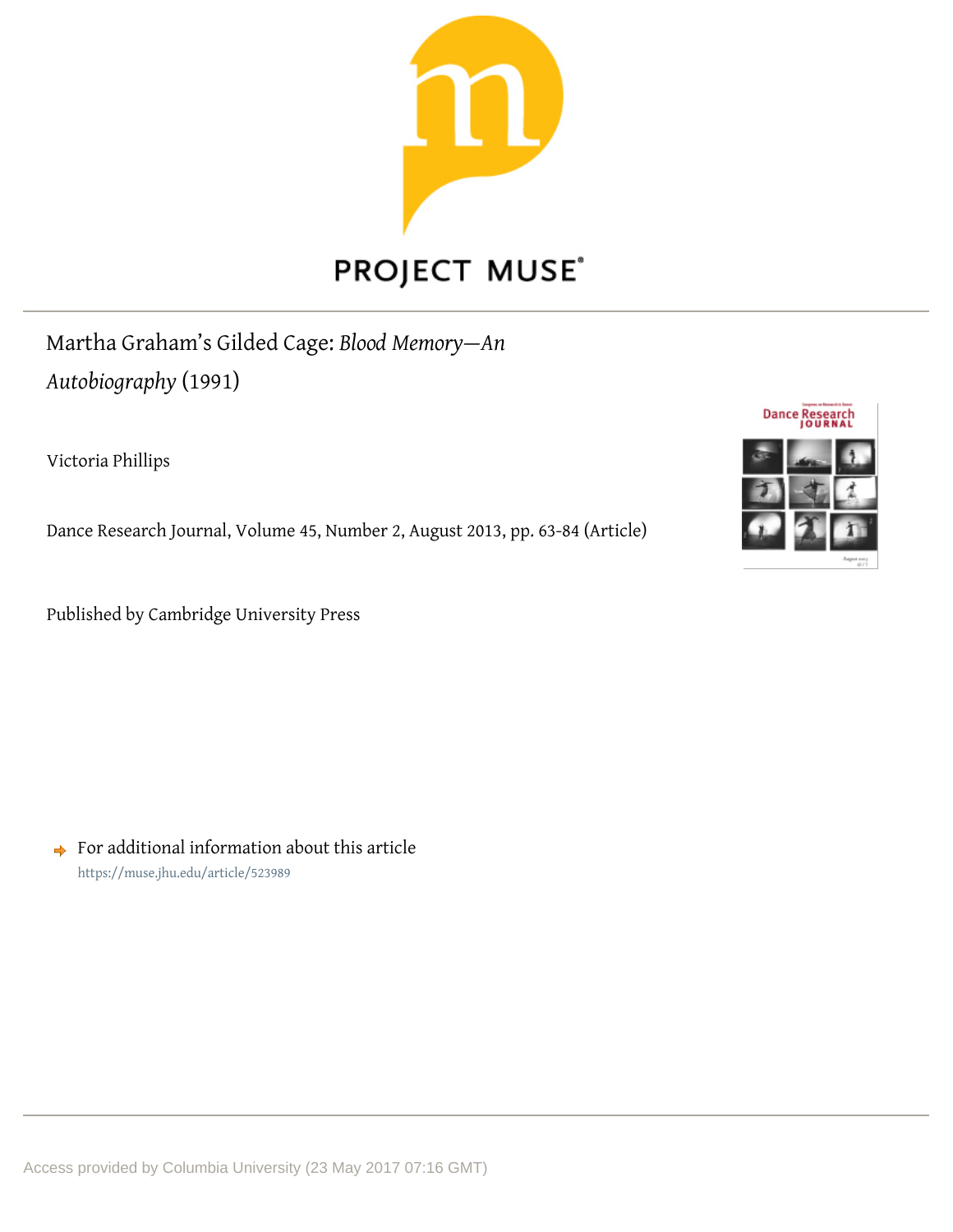## Martha Graham's Gilded Cage: Blood Memory—An Autobiography (1991)

Victoria Phillips

"I'm only a bird in a gilded cage, a beautiful sight to see." —Martha Graham, in a taped interview for Blood Memory[1](#page-15-0)

istorians and dance critics alike have used phrases from Martha Graham's *Blood*<br>*Memory: An Autobiography* (1991) as though it were written in her own hand, despite<br>concerns about the degree of her authorship expressed up Memory: An Autobiography (1991) as though it were written in her own hand, despite concerns about the degree of her authorship expressed upon the book's publication and repeated complaints from those who danced with her (Garafola [1993](#page-20-0); McDonagh [1992](#page-21-0)).<sup>2</sup> With little else to go on, scholars (including myself) have quoted Blood Memory as evidence to support their arguments. In Creating Minds: An Anatomy of Creativity (1993), Howard Gardner uses the book to unpack the mind of Graham as an innovator. Susan Ware, in her study of twentieth-century women, quotes Blood Memory as part of her analysis of those "who shaped the American century" (1998). Victoria Thoms deploys theories of "ghosting" to investigate Blood Memory (2008). Yet between 1989 and 1991, when Blood Memory was being prepared for publication, Graham's health rapidly deteriorated.<sup>[3](#page-15-0)</sup> Indeed, these years mark a period in which Graham would have been little able to manage the rigors of crafting an autobiography.

Archives, books, and oral histories suggest, in fact, that a group including Ron Protas, Graham's companion and associate, pieced together the narrative with former first lady and editor at Doubleday, Jacqueline Kennedy Onassis. Reporting on a document submitted to Doubleday, Protas wrote to Onassis emphasizing his point in capitalized letters, "JACKIE THIS IS A MIXTURE OF MARTHA AND ME TALKING ..."[4](#page-15-0) Upon Graham's death on April 1, 1991, the manuscript lay "incomplete"

Victoria Phillips received a B.A. followed by an M.B.A. at Columbia University. While working on Wall Street, she received an M.F.A. from New York University followed by an M.A. in history and dance. At present, Victoria is a doctoral candidate at Columbia University, where she is studying twentieth-century cultural and political history. In 2008 she curated "Dance Is a Weapon" for the Centre National de la Danse and wrote the exhibition catalogue. The exhibit toured France until 2010. In 2012 she co-curated "Politics and the Dancing Body" at the Library of Congress. She has been published by The New York Times, Grant's Interest Rate Observer, the CLIO History of Recessions and Depressions (2000–2010), Spazio Umano, and The Crescent Review. Her articles on dance have appeared in American Communist History, Dance Chronicle, Ballet Review, and Ethel Winter and her Choreography, En Dolor (2006).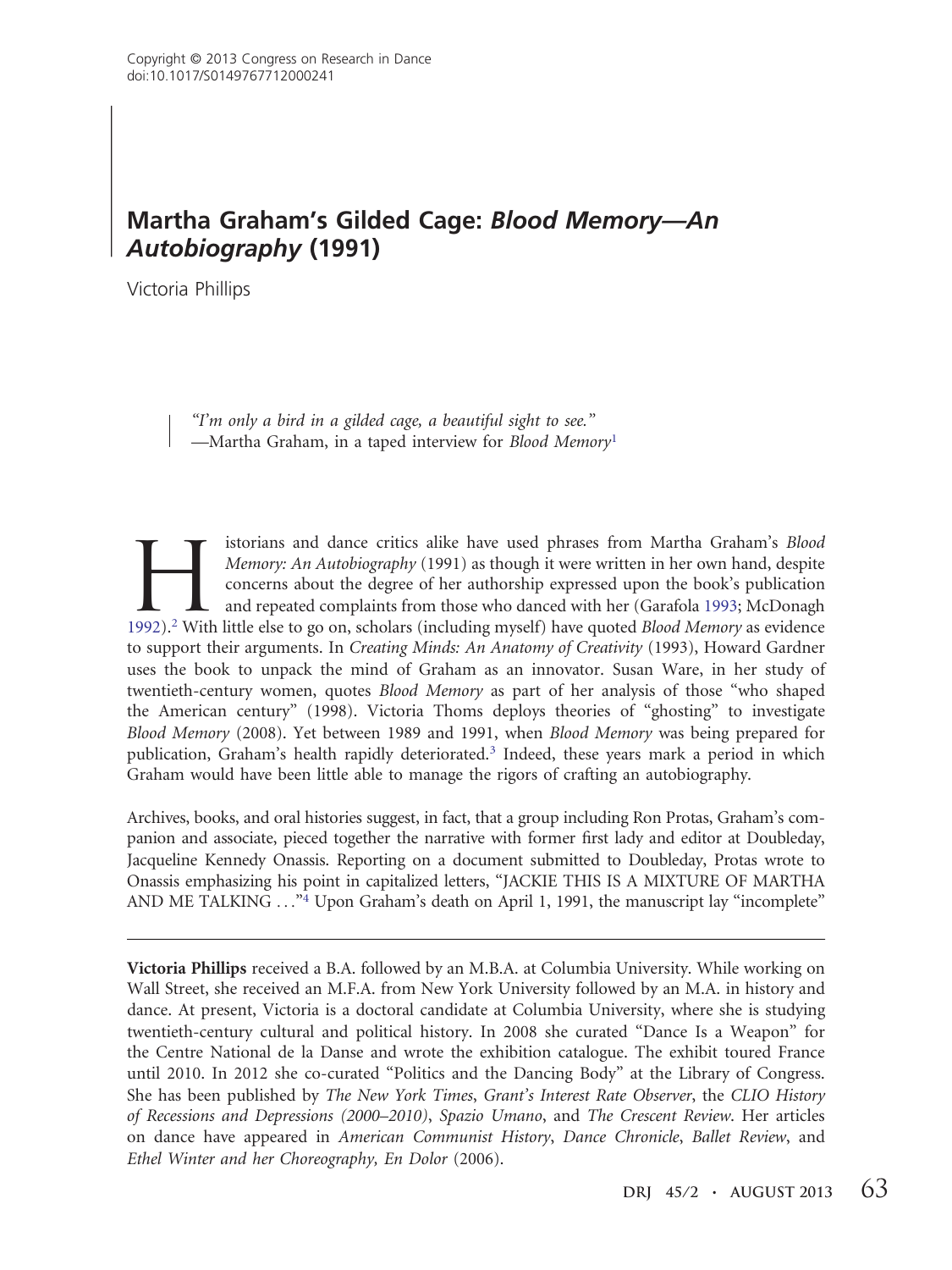

Photo 1. Martha Graham holding Jennifer Hinkson Jackson, 1958. Reproduced with the permission of Mary Hinkson.

(Lawrence 2011, 215).<sup>5</sup> Transmissions to the publisher indicate edits to the galleys as late as June.<sup>6</sup> Doubleday "rushed to publication," launching the book posthumously (Feldman [1991](#page-20-0), 38; Kuhn [2010,](#page-21-0) 180).<sup>7</sup> As scholars peer into *Blood Memory* looking for Graham, how do we use the text, which we can prove contains some of her words yet cannot be trusted as evidence?

Arguments about self-editing and theories of authorship remain significant to the study of Blood Memory as autobiography (Barthes [1967](#page-20-0); Foucault [1984;](#page-20-0) Jones [2009](#page-21-0); Rapaport [2001](#page-21-0)). Evidence shows that Graham herself would have suppressed some disclosures. In tapes where Graham speaks about the autobiography, she ruminates, "I am not out to make a preach about my life. Some of it has been wonderful and I've been very, very fortunate. Some of it I regret. The things which are, perhaps, too private to ever reveal—one refuses to reveal."<sup>[8](#page-16-0)</sup> The complexity of the autobiographical genre has naturally led to concerns about "authenticity" and Graham's authorship (Campbell [1997;](#page-20-0) de Man [1979](#page-20-0); Shapiro [1984](#page-21-0); Stillinger [1991](#page-21-0)). Regarding the debates about Blood Memory in the 1990s, one feminist literary critic quipped that dance scholars "have little or nothing to say about autobiography" (Heilbrun [1991,](#page-21-0) 16). Indeed, a feminist reading that asks questions about the porous borders of authorship seems apropos because it can unpack the ways in which the body becomes "engaged with the discourses of truth-telling and lying"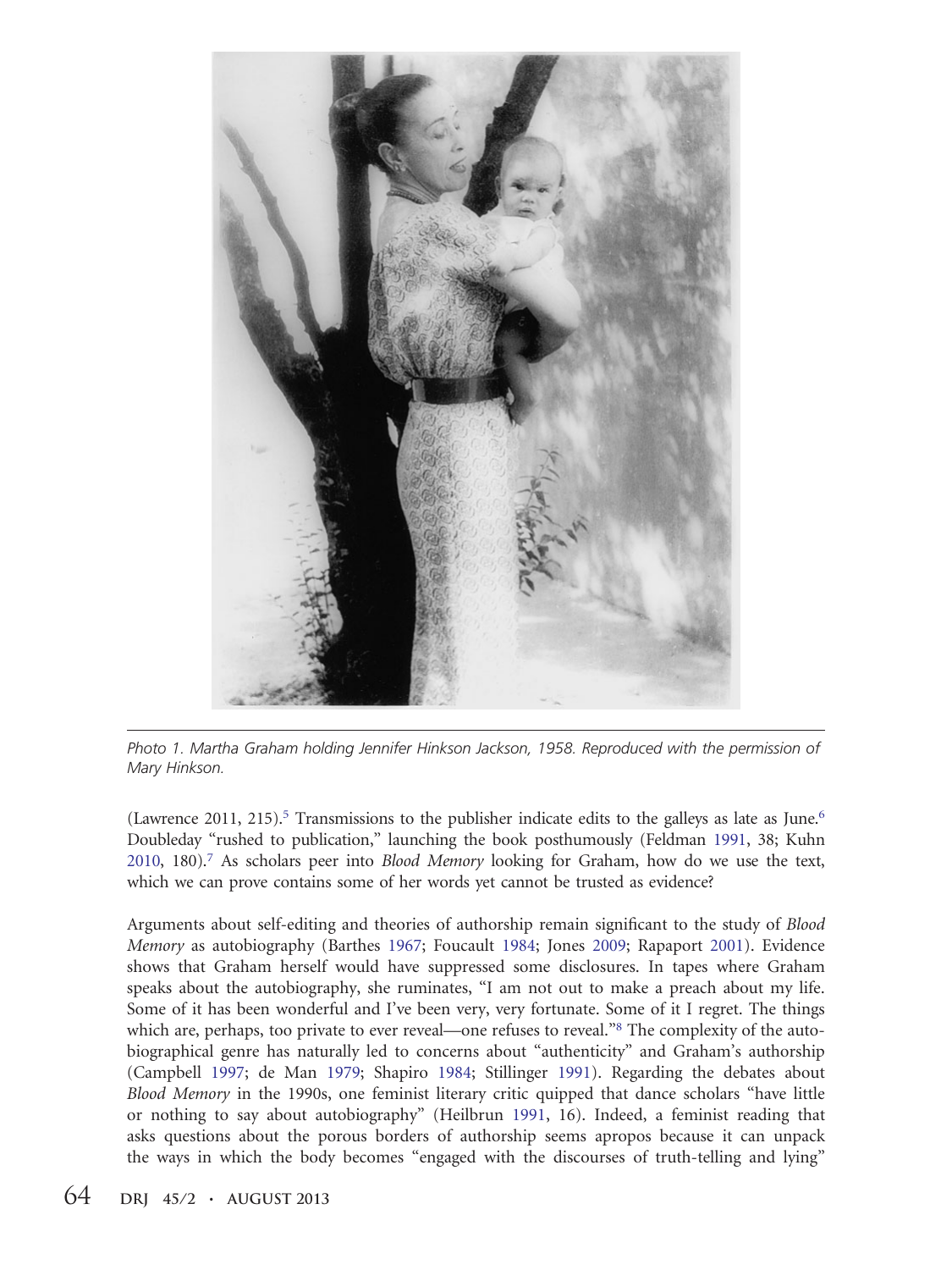(Smith and Watson [1998](#page-21-0), 22). Graham knowingly engaged in such "discourses" when she wrote in her notebooks: "I am a thief—and I am not ashamed. I steal from the best wherever it happens to me—Plato—Picasso," adding, "and Bertram Ross," her longtime dance partner.[9](#page-16-0) Although Graham became mythologized in the mantra "movement never lies," she knew the power of untruths when it came to producing compelling ballets and creating her public image. In Ross's unpublished biography of Graham, he reported her as declaring, "Truth. What is so wonderful about telling the truth? Anyone can tell the truth. It's boring.<sup>"[10](#page-16-0)</sup> Regarding her public image, he wrote, "Martha is the great image maker. She makes an image to fit, to suit the particular situation and time. Everything is totally calculated."[11](#page-16-0) Other dancers also knew that she made her decisions "depending on what effect she wanted to achieve."[12](#page-16-0)

Although these practical and theoretical discussions certainly carry some merit (Landow [2006](#page-21-0); Said [1985](#page-21-0), 282), Blood Memory becomes destabilized as a text because Graham neither molded the prose nor oversaw the shape of the autobiography. In 1989, Graham could only speak for an hour per day to gather material before she grew weak.<sup>13</sup> While Graham's choreographic genius relied on her own firm hand to orchestrate artistic elements and designers, with *Blood Memory*, a coordinated group organized a convenient account of her life.[14](#page-16-0) In addition, phrases and sections marked in notes to the Doubleday editors as "extra material from Martha to be inserted in book" do not appear in Blood Memory.<sup>[15](#page-16-0)</sup> The recovery of the book's history demonstrates that self-interested partiesperhaps not always with her intentions in mind—sanitized her elliptical poetic descriptions, excluded people (and even her desired insertions), and embellished others.[16](#page-16-0)

### A Narrative Re-Construction

By the late 1950s, Graham had reached star status among both the intelligentsia and the public. In 1932, the John Simon Guggenheim Foundation had awarded Graham an unprecedented fellowship in dance.[17](#page-16-0) In 1937, Graham became the first "modern" dancer to perform at the White House (Soares [1992,](#page-21-0) 129).<sup>[18](#page-16-0)</sup> In 1944, *Appalachian Spring* premiered at the Library of Congress, while the score by Aaron Copland (originally titled "Ballet for Martha") won the Pulitzer Prize the following year. In 1947, Graham became the clue in an episode of the radio show "Miss Hush," which was covered by both *Life* and *Time* magazines. The call-in winner garnered "the biggest heap of prizes in radio history."[19](#page-16-0) In 1955, Graham represented the United States in a Department of State international tour of the "Far East" and Iran (Prevots [1998](#page-21-0), 45–51), finishing in Israel with private funding.[20](#page-16-0) Events surrounding performances included embassy dinners and Voice of America broadcasts. In the domestic market, critics published lengthy reviews of her performances on Broadway and her American tours. Because of her renown, publishers grew interested in the prospect of a Graham autobiography.

During the 1950s, Graham's agent, Lucy Kroll, undertook the book project. The publishing industry knew Kroll as the "red-haired, brown-eyed Lucy of the subdued dramatic flair" and a fierce contract negotiator (Haydn [1974,](#page-21-0) 293). Kroll began her search for an editorial partner for Graham. Many agreed that "Graham was too vain to use a ghostwriter."<sup>[21](#page-16-0)</sup> Kroll solicited Hiram Haydn, a longtime friend. Haydn's reputation in the publishing industry made him a logical editorial match for Graham. He had worked closely with William Styron on Lie Down in Darkness, and he had become known for the collaborative grace and the "unique cooperation" he fostered between himself and authors (Epstein [2007,](#page-20-0) 395). In addition, with Lie Down in Darkness, Haydn had demonstrated an ability to retain the sexuality of Styron's novel while softening explicit passages (Calder [1996](#page-20-0); Casciato [1980;](#page-20-0) Homberger [2009\)](#page-21-0). Graham's sex life included adultery with Louis Horst and a divorce from Erick Hawkins, among other liaisons. Publishers surely knew that these affairs would shock most readers, so Haydn's editorial deftness would be needed. Finally, Haydn's temperament kept pace with Graham's. Haydn was known as a "high roller, a sport." Like Graham, he took pride in his involvement with psychotherapy as a "psychoanalysand"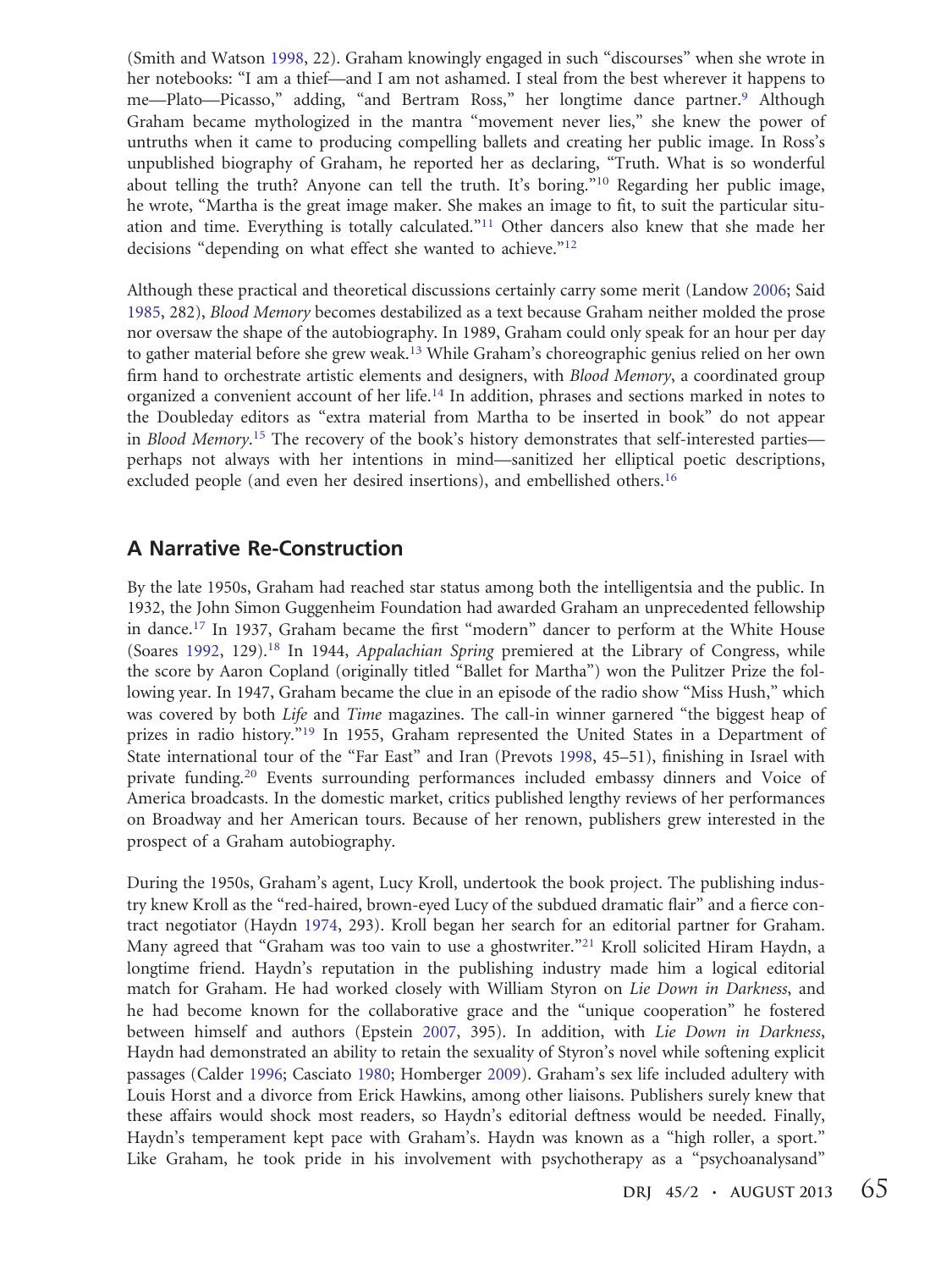(Epstein [2007,](#page-20-0) 397). In 1956, Kroll contacted Haydn to become the editor of Graham's autobiography[.22](#page-16-0) The following year, Graham signed a contract at Random House to work with Haydn. Although Kroll believed she had secured a tidy advance of \$3,000, she and the publisher finally settled on \$1,000. Haydn left the timing of draft submissions to Graham.<sup>23</sup>

Graham spoke elegantly on radio and television and in public about the United States and its dance, but her speech did not translate easily into the written word. Despite the monetary sum involved, Graham procrastinated until May of that year, unsure of her ability to produce a book.[24](#page-16-0) Even after meetings with Haydn, Graham did not generate a manuscript. Haydn pressed her about the timing of submissions with a letter that opened, "I must say that I am perplexed but undaunted—literally determined to force some kind of answer out of you."[25](#page-16-0) Kroll warned Haydn not to push Graham, and Haydn relented. As time elapsed, Graham began to feel that she should return the advance. Haydn refused.[26](#page-16-0) In early 1959, he informed Graham that he would be leaving Random House to start a company with two other partners, and that he would like to bring Graham along with him to complete the autobiography despite the fact that "she hadn't written a word of it."[27](#page-16-0) They thus renewed their agreement at the newly formed Atheneum Books in May of 1960. Despite the change, and the fact that Haydn showed his faith in Graham by bringing her project with him, Graham continued to procrastinate.<sup>28</sup>

At the same time as Graham remained unable to write her memoir, her hold on the public imagination increased. Her book remained in demand both domestically and internationally, as publishers abroad showed interest. Kroll, caught between Graham's immobility and accelerating public enthusiasm, confessed to Haydn that "[t]he book is nowhere near completion."[29](#page-16-0) By 1961, Graham alluded to her deep fear of writing and asked for a tape recorder to dictate her thoughts.<sup>[30](#page-16-0)</sup> Graham's recordings and their transcripts became a central part of the creative process for fleshing out her autobiography. Kroll relayed to Haydn: "I honestly believe that Martha is closer to the writing of her book than all of us suspect."[31](#page-17-0) According to Kroll, with the tape recorder Graham experienced "for the first time in her life a feeling of her ability and degree of enthusiasm to do her book."[32](#page-17-0) While the taping process became productive as an initial phase, the publishers understood that the material would have to be molded into text for a final product written by Graham herself, but with Haydn on hand.

Haydn and Graham found promise and trust in their relationship, despite persisting problems. Haydn wrote of Graham, "She is perhaps the most electric person of my acquaintance. Her lithe movements, the force of those eloquent eyes, her habit of dropping her voice almost to a murmur when she has something especially incisive to say—all compel acute and sometimes dazzled attention" (Haydn [1974,](#page-21-0) 294). In 1961, Kroll urged Graham to use everything at her disposal: "I have a feeling that with your lectures you are saying to audiences what belongs in your book and belongs as a document for the whole world to read forever."<sup>[33](#page-17-0)</sup> Yet after a summer retreat with a new tape recorder, her per-sonal note reads, "Shape of book—nothing to see—just do it—machine nice."<sup>[34](#page-17-0)</sup> In 1964, Haydn left Atheneum Books and took Graham with him to Harcourt, Brace & World. He asked them to buy out the contract for \$1,000.<sup>[35](#page-17-0)</sup> Kroll reported that Graham had said, "Wherever Haydn goes, I'll go."<sup>[36](#page-17-0)</sup> Haydn brought only a select few authors with him to the new publisher (1974, 293).

The Harcourt, Brace & World agreement with Graham included two books: the autobiography and a book on her dance technique. In order to propel the work, Graham offered Haydn access to her personal notebooks, which he then had typed. Haydn, reflecting on his first experience reading them, wrote, "It was a long and rapt evening. I stopped only twice—once to turn to Leonardo's notebooks, once to those of Dostoevsky. Despite the differences of their subjects, I saw an obvious analogy: the artist at work, the creative process intimately revealed" (1974, 295). Inspired by the "cryptic notations that fascinate as they bewilder," he took the text to the publishing house (1974, 295).The additional book published by Harcourt would become The Notebooks of Martha Graham.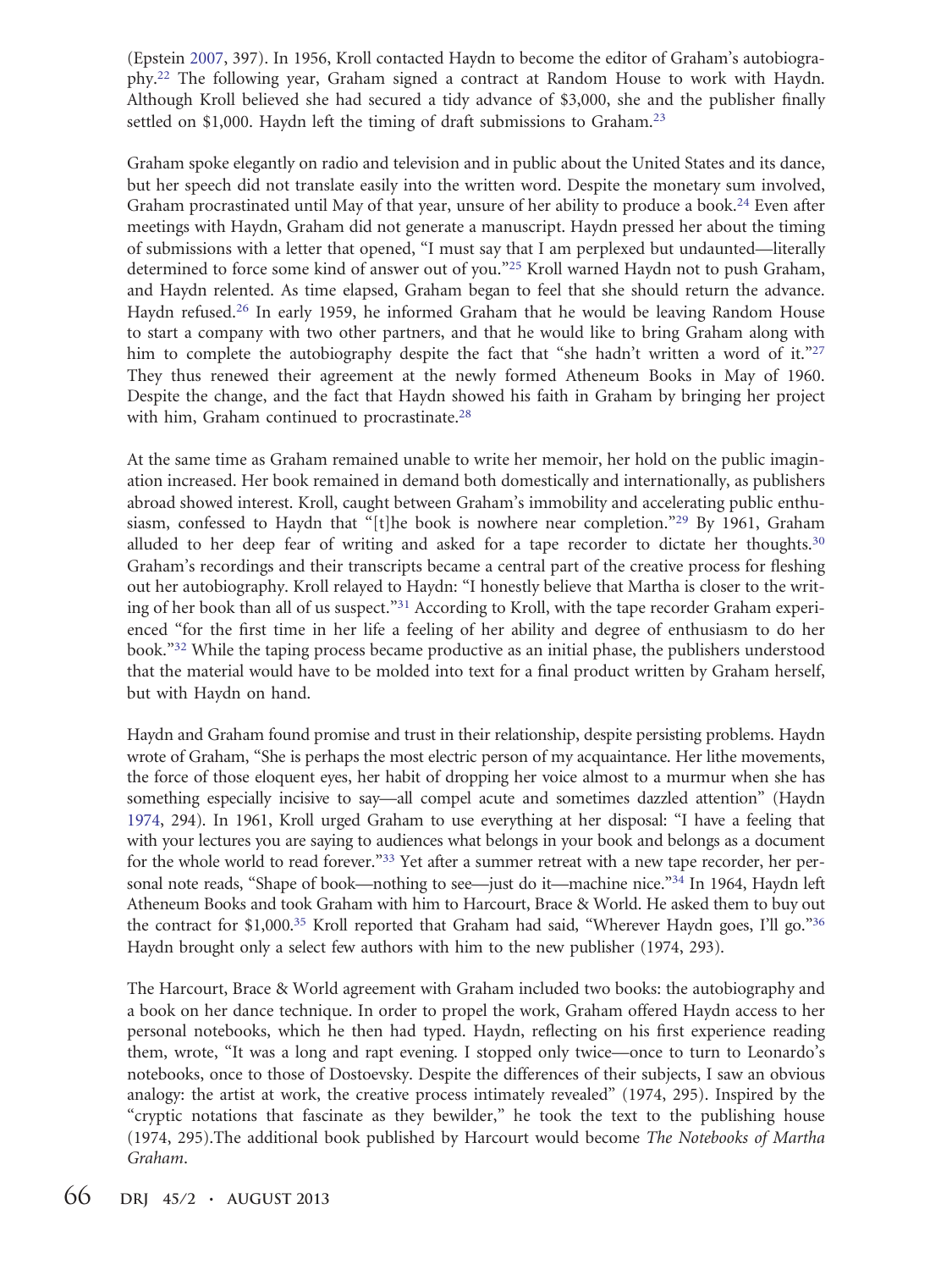In 1965, Graham's representatives announced that "Martha's fame has practically gotten out of hand."<sup>[37](#page-17-0)</sup> Although the autobiography had not been written, publishers considered selling paperback rights. Yet in 1968, Graham tested the patience of publishers when she told an interviewer at The New York Times that she would never write an autobiography (Barnes [1968](#page-20-0)). Kroll quickly worked to mend relations and wrote Haydn that what Graham had "really said" was that she would never write about her love affairs.<sup>[38](#page-17-0)</sup> Despite the new tape recorder, there was no work forthcoming, and Graham again offered to return the \$1,000 advance. Testifying to his faith in the project, Haydn said he would wait, concluding, "However flamboyant she may seem at times, there is a final sinewy integrity to her" (1974, 294). On April 20, 1969, Graham reluctantly retired from the stage. In the fall of 1969, Haydn wrote Graham, "I have chosen to play it what I at least think is your way."<sup>[39](#page-17-0)</sup> In November, Haydn wrote Kroll, "God knows I don't want Martha ducking out and repaying."[40](#page-17-0) After Graham came close to death in a hospital, she spent eleven months convalescing under the care of a longtime friend, Ben Garber. Haydn suspended work on the manuscript. While Graham recovered at Garber's home, Ron Protas (who was eventually to renew the book project) often came to visit them.<sup>[41](#page-17-0)</sup>

By the early 1970s, Graham re-emerged in the public arena with Protas at her side.<sup>42</sup> Harcourt forced Graham to make a decision about the autobiography. Kroll promised Haydn that Graham would "rededicate" herself to the project.<sup>[43](#page-17-0)</sup> In 1971, Graham returned to the taping process that she had begun in the 1960s and recorded her memories and thoughts on ten reels of double-sided tapes for Haydn (Haydn [1974](#page-21-0), 294).<sup>[44](#page-17-0)</sup> Transcripts were made for Haydn, who, in turn, sent a numbered list of topics that needed to be fleshed out, including information about Graham's family, personal friendships, modern dance, and the use of Greek myths in her choreography. Indeed, point thirteen in one memo simply stated, "Tell, tell, tell."<sup>[45](#page-17-0)</sup> Despite the ongoing process, Graham resisted the interview format. In response, Kroll wrote, "Martha said she would like to find her own inspiration to tape her autobiography."[46](#page-17-0)

Harcourt Brace became H.B. Jovanovich (HBJ), and William Jovanovich began to shepherd the project. He used his finest secretaries to make the transcripts, yet because of the lack of results, his office labeled the project "Mickey Mouse."<sup>[47](#page-17-0)</sup> Transcribers blamed Graham for not speaking into the microphone. One asserted that Graham had said, "I want to talk about drugs." Those representing Graham claimed that she had said, "I want to talk about glass."[48](#page-17-0) In May 1972, Graham agreed to work directly with a copyeditor to create initial drafts.[49](#page-17-0) In 1973, Kroll arranged for Graham to get a new Sony tape recorder to inspire her work.<sup>[50](#page-17-0)</sup> Haydn wrote in his memoir, "As I write, we have transcripts of many of these [conversations], and the editorial work will soon begin" (Haydn [1974,](#page-21-0) 294). Working with Haydn, Graham likely completed "Chapter One" and a less polished "Chapter Two."[51](#page-17-0) At the end of his life, Haydn reflected on his work with Graham: "Her variety seems to me that of the Bacchae: it has a fierce ecstatic quality" (1974, 297). He died in 1973, just after Harcourt published Graham's Notebooks in time for the fall publishing shows.

The Notebooks came critically heralded, but with Protas at Graham's side, the 1973 reviews of the entire Graham enterprise grew mixed. The New York Post reported, "A New Boss—and Dance Company—Is Out of Step," and Graham became celebrated as an icon of American dance rather than a cutting-edge innovator.<sup>52</sup> Regarding the Notebooks, Kroll and Haydn's role in the publication remained largely unrecognized. Protas escorted Graham to an author luncheon at the Waldorf, but Kroll had to request a ticket from H.B. Jovanovich.<sup>[53](#page-17-0)</sup> The book became dedicated to Lila Acheson Wallace, the co-founder of Reader's Digest, philanthropist, and patron of Martha Graham, whereas Haydn remained unmentioned as a critical force that had inspired the work. Although in later years Graham asked the publisher to change the dedication to recognize Haydn, it was not revised in subsequent printings.<sup>[54](#page-17-0)</sup>

Interest in the autobiography remained pressing. Kroll worked with HBJ to search for solutions, and Graham remained dedicated to the memory of Haydn and what he had tried to accomplish with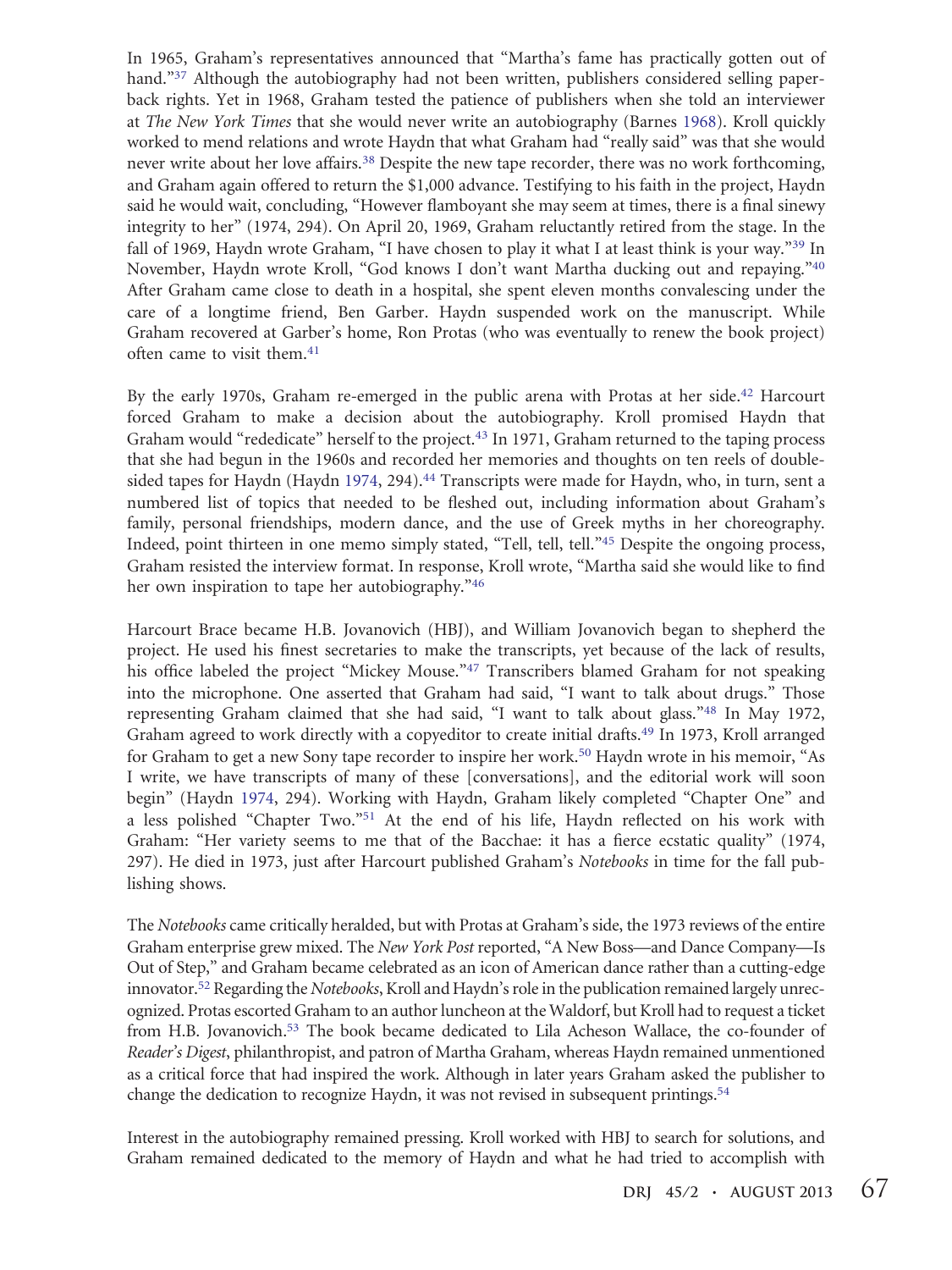her.<sup>55</sup> Yet in 1975 Jovanovich wrote to Kroll, "I see no way to rescue the Martha Graham autobiography (which at this point consists of no more than 20 pages of text from the 1971 tapes) without Ron Protas's help."[56](#page-17-0) Evidence indicates that the material collected by Kroll included earlier transcripts, the "1971 tapes," and the the "20 pages of text," as well as the pages marked "Chapter One" and "Chapter Two." The publishers forged a new plan: Protas would conduct a new round of interviews, and a writer would be hired to weave this testimony into existing text. In 1979, during an interview with the *Jordan Times* while the company toured under the auspices of the State Department (May 1979), Graham expressed her desire to write an autobiography as a corrective to unauthorized biographies. She did not indicate that the project had begun, or that a publisher had been hired. The project had clearly lapsed. In 1983, Protas resorted to legal counsel to reclaim all materials from Graham's agent and defender, Lucy Kroll[.57](#page-17-0)

Despite the sporadic near failures of the Martha Graham Dance Company, Graham's currency as an icon gained potency under Protas's watch. Although no longer a cutting-edge innovator, Graham re-emerged as an American legend. Andy Warhol made a series of lithographs to raise funds for the company. Her image papered art collectors' walls alongside those of Marilyn Monroe and Jackie Kennedy. Photographers took candid shots of Graham with Bianca Jagger and other luminaries; she was spotted, for instance, at the famed Studio 54 nightclub. Couture designer Halston constructed her company's costumes, which included luminous gold leotards. Under Protas, Graham forged alliances with Soviet defectors Rudolf Nureyev and Mikhail Baryshnikov. In a revival of Appalachian Spring, Nureyev played the Revivalist, while Baryshnikov premiered with the company as the Husbandman on the American frontier. Graham choreographed new works for both Russians as well as the legendary English ballerina Margot Fonteyn. Graham appeared in a Blackglama mink advertisement alongside Nureyev and Fonteyn under the fur company's slogan, "What becomes a legend most?"[58](#page-17-0)

By the 1980s, Graham's renewed public persona revitalized interest in the autobiography, and her supporters sought out publishers again. Critic and writer Francis Mason was a strong supporter of Graham and the Company, and former first lady Jacqueline Kennedy Onassis became interested in publishing Mason's work on George Balanchine at Doubleday (Kuhn [2010](#page-21-0), 167–8). Mason seemed to connect the Graham project to Doubleday, although Onassis had shown interest in Graham independently at galas and other events. At this point, the history of Blood Memory becomes muddied by publicity surrounding the project's publication in 1991. Although taping for the autobiography had begun in 1961, during press interviews in 1991 Protas claimed that he had begun the process in 1979 (Feldman [1991](#page-20-0), 38). He and authors credited him with having taken the work to Onassis (Feldman [1991,](#page-20-0) 38; Kuhn [2010,](#page-21-0) 179). Despite the fact that Graham took an advance to write the autobiography in 1957, an unauthorized Onassis biographer claimed that "Jackie's achievement was to persuade Graham to write her autobiography" (Kuhn [2010](#page-21-0), 24). The fact remains that by 1989, two years before Graham's death, the book had re-emerged (with Protas on board) as a project at Doubleday with the former First Lady and her editorial staff.

Archives show that materials forwarded to Onassis eventually became sewn into the patchwork of the text entitled Blood Memory. Initially, pieces sent to Doubleday included the materials from three publishing houses; these were the materials that had once been held by Kroll and were later sent to Protas via his lawyer, i.e., book notes, the 1971 transcripts, "Chapter One," and "Chapter Two." Other materials sent to Doubleday seem to have included transcripts with no identifiable questioner and outlines.[59](#page-17-0) In addition, Onassis received letters from Graham to her psychiatrist and transcripts of radio shows.[60](#page-17-0) Correspondence with Aaron Copland appears in the book, and words spoken during made-for-television introductions to dances appear virtually verbatim.<sup>61</sup> In addition, tran-scripts were made of interviews conducted by Protas and Bianca Jagger.<sup>[62](#page-18-0)</sup>

With these documents in hand, the team went to work. "Chapter One" appears nearly word-for-word as the opening pages of *Blood Memory*, although "Chapter Two" seems to have been chopped into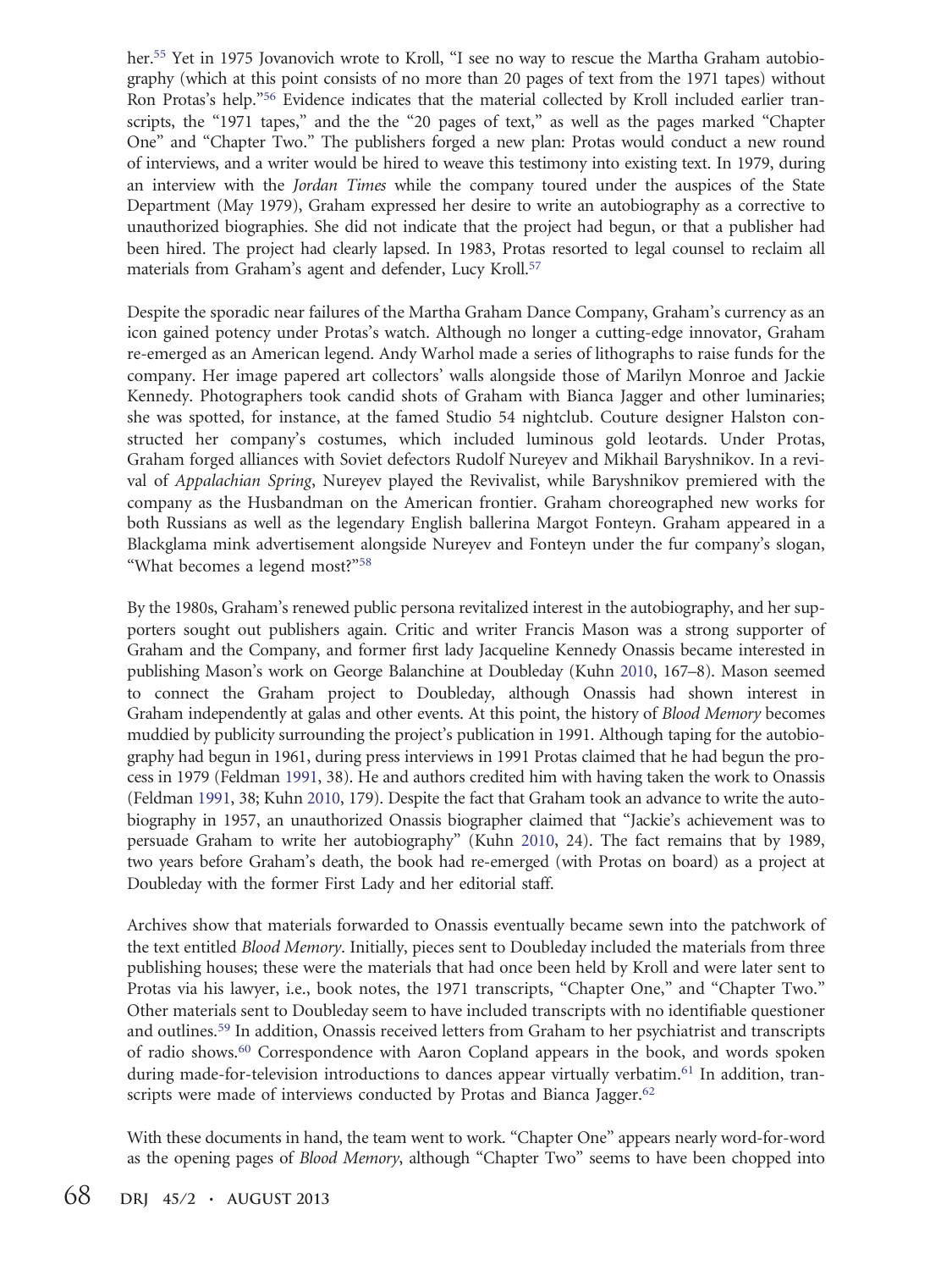sections that are scattered throughout the book. In 1989, a Doubleday representative identified as "Howard" spoke to Graham about "Chapter One." A cross-reading of two biographies of Onassis's career at Doubleday reveals that "Howard" must have been Howard Kaplan. He wrote entries for The Encyclopedia of Dance and may have been a contributor to Francis Mason's well-regarded Ballet Review (Kuhn [2010,](#page-21-0) 180).<sup>[63](#page-18-0)</sup> Protas opened the discussion between Graham and Kaplan: "So I thought we'd start with the preface you wrote," he noted, referring to the phrase that opened both Blood Memory and her own Chapter One-"I am a dancer."<sup>[64](#page-18-0)</sup>

As the project continued at Doubleday, Onassis actively intervened to finish the book, yet Protas seemed (to some) to remain an overseer of the materials and the project. Protas wrote to Onassis, "I remember when you tried to keep Martha on a particular topic when you visited her home (I wasn't there) and she went merrily on her own way."<sup>[65](#page-18-0)</sup> No transcript shows Onassis interviewing Graham or discussing material for the book with Graham in letters. Rather, in written correspondence, Onassis relayed questions to Graham through Protas. Protas wrote to Onassis, "Now to your questions," and promised that he would have Graham speak about her Zen master.<sup>[66](#page-18-0)</sup> Later transcripts identified this person as "Ramiel McGehee," whom Graham had known in the early 1930s. Blood Memory cites the Zen master's influence, although it does not offer his name or the details of his relationship with her.<sup>[67](#page-18-0)</sup> While his name is not specifically mentioned, many stars, including Madonna, get their due.

Kaplan shared drafts and became the conduit between Protas and Onassis.[68](#page-18-0) No letters can be found between Kaplan and Graham. Regarding Graham's elliptical writing and "Chapter One," Kaplan reported back to Protas: "Jackie said that the preface was wonderful but it's a very difficult tone that's used."[69](#page-18-0) Later notes comment on Graham's use of language in tapes: "bad grammar," "awkward," "(???)," and even "CLICHÉ. CLICHÉR."[70](#page-18-0) Kaplan explained to Graham, "But sometimes I, too, make such a mess by overspilling, and then the whole idea is to clean up at the end and make  $[it]$  nice."<sup>[71](#page-18-0)</sup> Yet "making it nice" also included producing the hand of Graham as author. The pages written by Graham, marked "Chapter One," nearly match the beginning of the printed autobiography. Yet an extra sentence in this portion of Blood Memory begins, "Even as I write. . ." (Blood Memory 1991, 4).<sup>72</sup> The added tag seems to establish the remaining pages as Graham's text. Ironically, it was one of the few phrases that she did not write herself in "Chapter One." As the book progressed, editors inserted materials, mimicked, toned down, and spliced Graham's voice to manage the book for publication.

After Graham's death in April 1991, Doubleday rushed to meet fall publishing book fairs. The New York Times reported, "The completed manuscript was delivered to Mrs. Onassis at Doubleday in January" (Anderson [1991,](#page-20-0) B5). Archives show otherwise.<sup>[73](#page-18-0)</sup> Protas's lawyer had sued Kroll for papers related to the book project dating from 1957, yet Protas told an interviewer, "A lot of people in publishing had asked her to write her memoirs over the years, but she always refused" (Feldman [1991,](#page-20-0) 38; Kuhn [2010](#page-21-0), 24). Protas described the book as a dialogue between Onassis and Graham—"these two friends." However when a reporter for trade publications attempted to interview Onassis about the project after its publication, she was mute regarding the specifics. Onassis was described as "in awe of the project," yet her only response to questions was to display a piece of jade given to her by Graham (Feldman [1991](#page-20-0), 38).

Although the efforts of Protas and Doubleday to construct Graham's autobiography can certainly be understood as motivated by an altruistic desire to perpetuate her legacy, financial gains may also have been a motivating force. Press releases advertised the book as a "celebrity tell-all."[74](#page-18-0) The New York Times noted that the work was "chock-full of anecdotes about her better known students, including BETTY FORD, WOODY ALLEN, GREGORY PECK, and MADONNA" (Anderson [1991](#page-20-0)). Onassis's biographers have noted that she certainly appreciated dance, yet also looked for titles that would sell (Kuhn [2010,](#page-21-0) 55–6). Upon publication of Blood Memory, the press for the trade announced, "[Doubleday] always felt it had a bestseller on its hands." According to the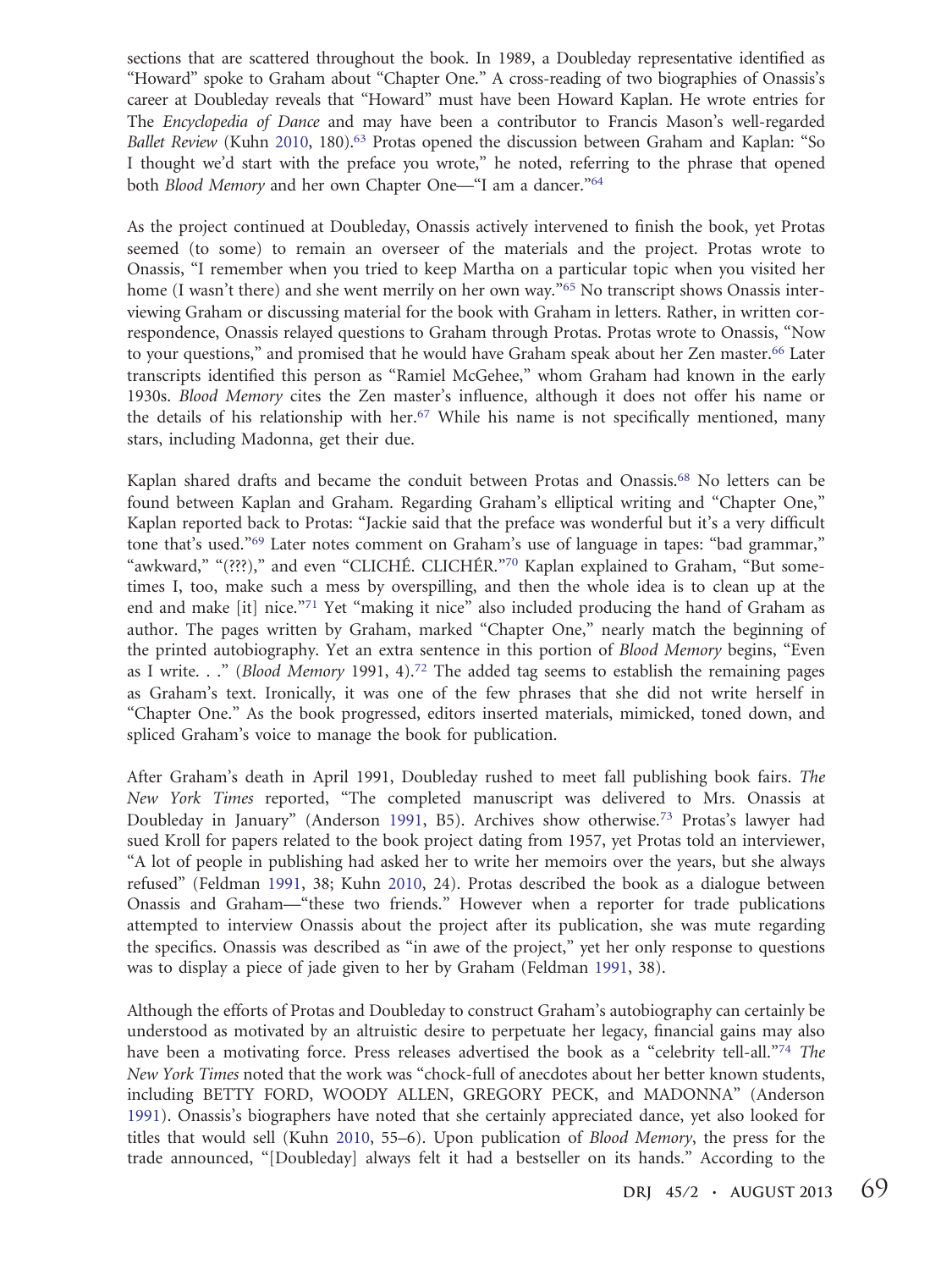press, the publishing house cited foreign interest, claiming that "the serial situation is very heated" (Feldman [1991,](#page-20-0) 38). The promise of Blood Memory, and the swelling future profits from royalties and the sale of the book to producers, would have seemed significant to both Doubleday and any heirs to Graham's estate.

All in all, reviews were mixed. The Atlantic Monthly called it "refreshing" and observed, "Like all good autobiographies it contains crystals of cultural history" (Jacobs [1991](#page-21-0), 41). Publishers Weekly initially printed a long, largely positive article outlining Protas's history of the book. The publication later criticized the work's promotional tone: "Given to name-dropping in her account of her last years, Graham all but loses sight of the roots and nature of her enormous gifts."[75](#page-18-0) In The New Republic, Mindy Aloff ([1991](#page-20-0), 29) pondered the exclusion of mythic stories in what she called "Graham's Graham." She advised readers looking for "the lowdown on tough subjects Graham glosses over—her love affairs, her alcoholism" to buy Agnes de Mille's biography of Graham (Aloff [1991](#page-20-0), 29). After initial sales fell flat, Publishers Weekly lamented the opportunity lost when Blood Memory "passed over" her sexual life "with regrettable speed and discretion."[76](#page-18-0) Dashed hopes of bestseller status foiled plans to sell the book to Hollywood or Broadway, for shows such as "Martha, the Musical."[77](#page-18-0)

Dancers and the academy remained skeptical, albeit polite. While Stuart Hodes graciously retraced Graham's genius with his review, he regretted the exclusion of anecdotal stories, including a moment when Graham, in a fit of rage, threw her dachshund at her mentor Louis Horst, then gave the dog to actress and longtime supporter Katharine Cornell.[78](#page-18-0) Historian Ann Daly politely noted that the book added to scholarship ([1992](#page-20-0), 1228). Don McDonagh called it "lightweight" and added that it contrasted sharply with the power of Graham's work and career (1992, 350). Alice Helpern summed up the problem when she wrote that the celebrity run-down constituted "objectionable material" (1992, 39). In a prescient analysis, Lynn Garafola wrote that the work "seems cobbled together by hands other than the author's" (1993, 167). Historians and reviewers understood that the book was thin at best.

Despite uncertain literary or scholarly integrity, *Blood Memory* has become a must-read, but the text remains a quagmire. While insiders and senior scholars tend to exclaim, "Well of course Martha didn't write Blood Memory," other historians and those outside the field take the words, the construction, and the narrative shape as the artist's own. Indeed, assertions about *Blood Memory* have recently been perpetuated in two published volumes on Onassis's career, one of which was published by Doubleday itself. However, evidence suggests that Blood Memory must be understood as a creation with questionable scholarly traction.

#### Scratching the Surface

Cross-readings of archives reveal myriad questions and opportunities for future work. Here I argue three points. First, the individuals who constructed the narrative sanitized Graham's oral testimony.[79](#page-18-0) The process robbed her voice of texture and nuance. Indeed, the marginalization of Graham began with the oversimplification of her ruminations on "blood memory," the idea that frames the book with its title. Second, the simplification of Graham's recovery from alcoholism and her childlessness undermines her distinctive and complex personality, which had fueled her artistry. Finally, men who had been instrumental in Graham's career were written out of the narrative; these included, but were not limited to, Francis Mason, Ben Garber, and Bertram Ross.[80](#page-18-0)

First, Protas and editors at Doubleday wiped Graham's oral testimony clean in order to manage Graham's "very difficult tone."<sup>[81](#page-18-0)</sup> Even the title of the book betrays the sanitizing of her words. The phrase "blood memory" had deep meaning for Graham. Unlike the relatively clear, two-paragraph-long articulation of its meaning in the book—along with some additional, scattered, and somewhat trite references—Graham was never simple, straightforward, or concise in her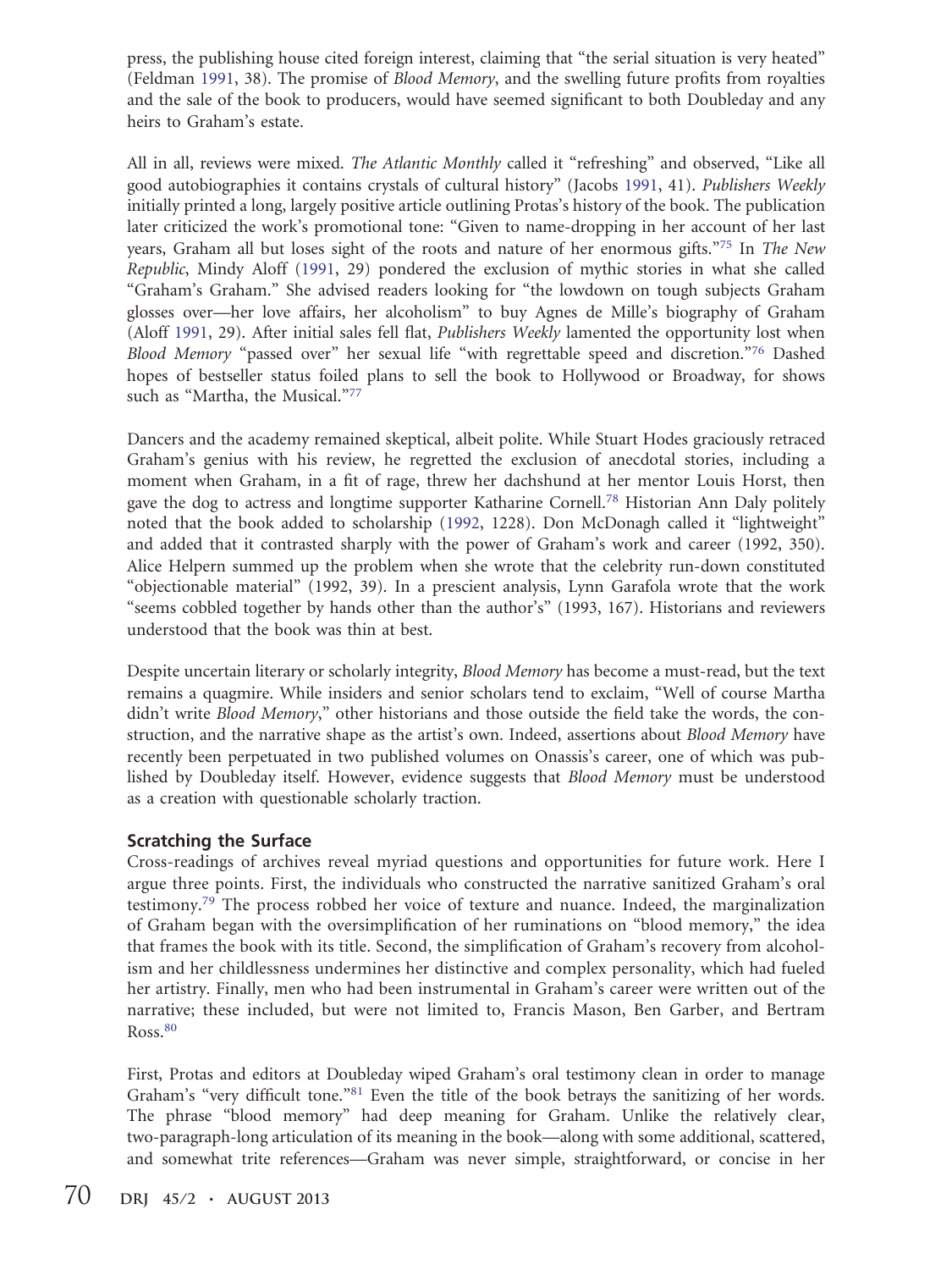definition of the concept in the tapes made for the autobiography with Protas. The printed page reads, "Each of us from our mother and father have received their blood," and concludes, "We carry thousands of years of that blood and its memory" (Blood Memory,  $9-10$ ).<sup>[82](#page-18-0)</sup> As the narrative unfolds, the text even shows Graham equating herself as an artist with a dog, "a strong golden retriever" that "retrieves things from our blood memory" (16). The two other references to the concept cite writer Joseph Campbell and Isamu Noguchi who "directed our blood memory" (163, 223). In the 1971 tapes for Haydn, the subject did not come up. In the later interviews with Protas, Graham could indeed become testy regarding the subject. When Protas remarked to Graham, "I've never gotten you to record what your belief is about blood memory," Graham replied, "I don't think that I could describe it because it is just something that just is." When Graham was prodded with the question, "How do you describe blood memory to your class?" Graham retorted with a single sentence, "I say blood memory."[83](#page-18-0)

Graham's unwillingness to discuss the subject dissipated after prodding questions. Indeed, her elucidations of blood memory occupy pages upon pages of later taped testimony; however, some of this material contradicts Blood Memory. When asked whether Blood Memory was a product of her parents, she said, "Just your mother and your father? Oh no, by no means." In addition, Blood Memory sanitized—or did not include—her poetic verbal phrases and sequences: "It has left on me[,] for gesture[,] for movement[,] for the seeking of strange[,] of unvoiced truths  $[-]$ and I call it 'blood memory' because it goes beyond the mind[.] [A]s it exists in one individual it exists in time."[84](#page-18-0) Graham dancers remember her miming the slitting of her wrists and bleeding onto the planks of Studio One's wood floor.[85](#page-18-0) For Graham, blood memory was messy and complex. However, the publisher did not have these paradoxes in mind.<sup>[86](#page-18-0)</sup> Graham's oral testimony appeared chaotic; her phrasing would not promote a Madison Avenue construction of the woman as icon. Graham's description on the printed page could not package her in Warholian terms.

Graham's delicate and poetic ellipses were deleted even when recorded text reinforced well-known stories, thus leaving the text predictable, disinfected, and sterile. Blood Memory recounts Graham's oftenrepeated story of the Art Institute of Chicago in the 1920s. She is said to have written, "I nearly fainted because at that moment I knew I was not mad, that others saw the world, saw art, the way I did. It was by Wassily Kandinsky, and had a streak of red going from one end to the other. I said, 'I will do that someday. I will make a dance like that'" (98). This story has become lore. Yet when Graham recalled the Chicago museum in the 1971 taped interviews, she included Vincent Van Gogh and Pablo Picasso and did not speak about Kandinsky, whose work she may have seen later. Indeed, art historians do not believe a Kandinsky hung in the Institute at the time that Graham claims she visited the collections.<sup>87</sup> Blood Memory does not include any reference to Picasso or Van Gogh. Although dance historians have noted parallels between Graham and Picasso—particularly with their Spanish Civil War pieces—the coalescence of artistic vision has been attributed to an assumed Zeitgeist.

In some cases, entire portions of Graham's relationship to the theater and the mechanics of performance were deleted in order to preserve her stature as a genius with inexplicable powers. Although the autobiography remains true to Graham's self-effacing approach, Blood Memory shows Graham ruminating about "genius" on stage: "[A] person on stage who has this oneness with himself—it is so glorious it has the power to stop you. It is a common gift to us all ..." (16). In the 1971 tapes, however, Graham gave the listener more specific images and a more practical approach to her art. She revealed the step-by-step process that takes the performer from the mundane to the sublime. First, she noted how she entered the theater: "Every performance that we do now is in a new place. I go in the front and check the sight lines completely for every dance," adding, "I do this every time." She rearranged the stage "so that the audience can participate, because what you're doing in the theatre, you're not doing a monologue." Graham then launched into the specifics of performance, "You're doing a dialogue. You're conversing, you're talking to somebody. And they're talking back to you," and concluded, "and that is why the ritual of beauty, and I use that term very deliberately is, for me, a sacred act of communication."[88](#page-18-0)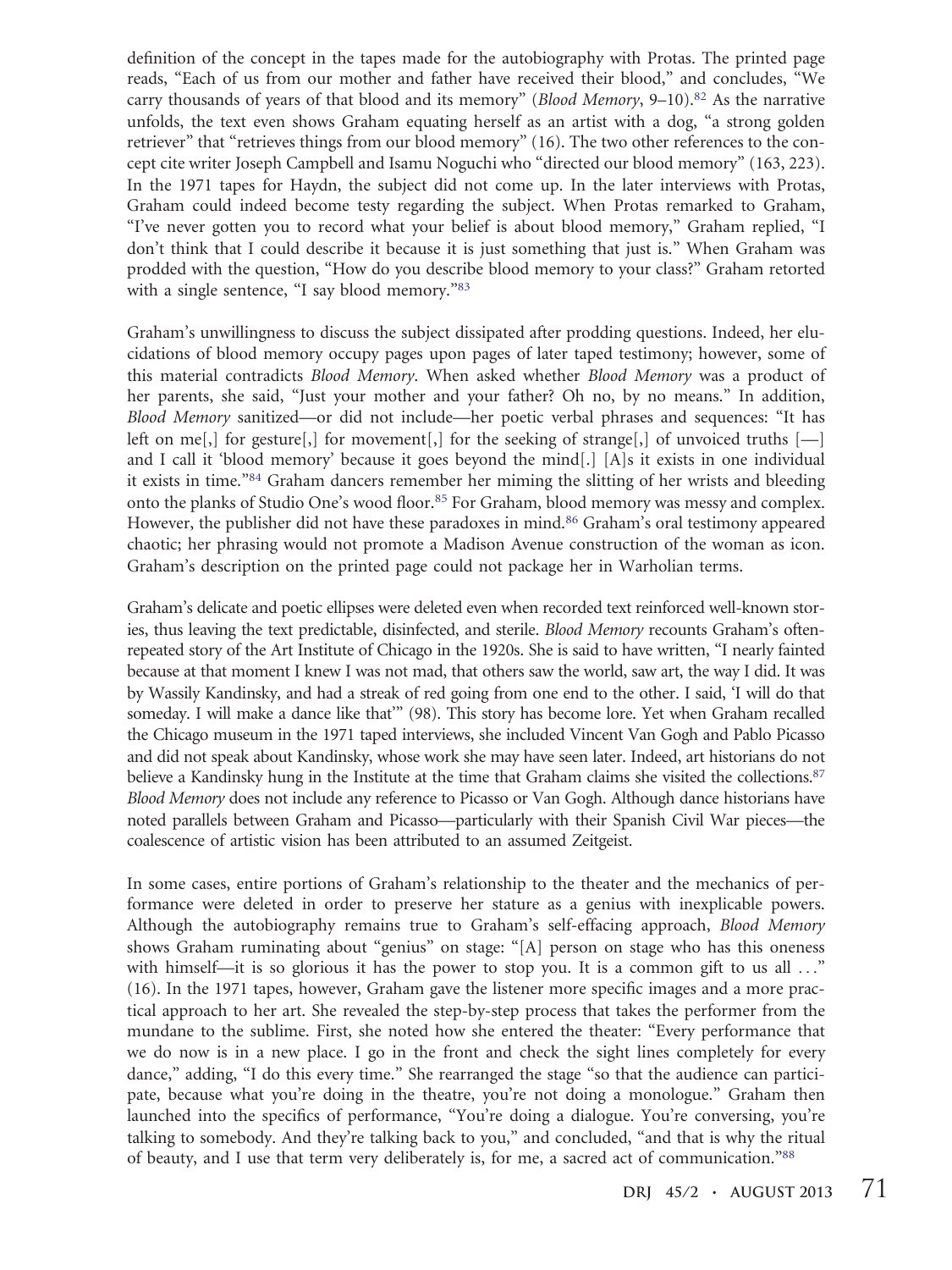In addition to removing aspects of Graham's work, Blood Memory masks Graham's long-term battle with alcohol. It constructs Graham's drinking as a reaction to the loss of her performing career: "I stayed home alone, ate very little, and drank too much and brooded" (237). Yet the Doubleday transcripts date the beginning of the problem to events more than two decades earlier and the destruction of her marriage to Hawkins. They read, "Final break with Eric[k]," followed by, "Drinks more and more."[89](#page-19-0) In correspondence not included in Blood Memory, Graham described herself six years after their marriage ended: "I find myself still arranging my house, my clothes, my face, my figure, my state of heart and mind to meet Erick." Alcohol entered her writings as a metaphor. Writing about her early relationship with Hawkins, she concluded, "The world knows that there is some such wine of celebration which at times makes me warm and a little drunk."[90](#page-19-0) Regarding her loss, she wrote, "Sometimes tears run d[o]wn inside your face but that is for you to drink... $.^{"91}$  $.^{"91}$  $.^{"91}$ 

In addition, outlines for the book (and perhaps a movie based on Graham's life) include a chronology of Graham's father's increasing use of alcohol as she was growing up.[92](#page-19-0) Although the phrase generally credited to him—"movement never lies"—never appears in Blood Memory, he remained the character who taught her that the body tells psychological "truths." In the transcripts, she recalled that her father told her, "Just remember this all your life, you must tell the truth." She reflected, "I have never forgotten the vividness of that moment."[93](#page-19-0) His influence remained seminal. Their shared desire for alcohol (and the physical expression of its effects) certainly would have been an important exploration of a "blood memory." In plans for an autobiographical work, Graham seemed to become willing to speak about her problem, and even a lineage of alcohol abuse. Yet when Protas wrote Doubleday, he noted, "I think the questions about drinking are terribly exaggerated." In another instance he wrote, again in capital letters, "MARTHA NEVER DISCUSSED HER DRINKING. AND ACTUALLY IT NEVER GOT IN HER WAY OF PERFORMING. BUT SHE TURNED TO IT MORE AND MORE."[94](#page-19-0)

Here, evidence allows us to understand the "woman as artist" (Leatherman [1966\)](#page-21-0). Blood Memory's claim that the loss of her performing career led to Graham's substance abuse obscures a reading of the choreographer who had used personal turmoil and uncontrollable excesses to inspire her work well before 1970. Indeed, Clytemnestra (1958) serves as an unmistakable example of how Graham used alcohol to inspire her work. In 1971, she recalled her use of alcohol as inspiration. Speaking into the recorder for Haydn and describing her creative process, she warned, "Do not drink too deeply because then you forget everything. If you drink too deeply then you just go to sleep. You don't do anything." Then, regarding her inspiration, she said, "If you don't drink too deeply, then at some particular moment something creeps through and animates you."<sup>[95](#page-19-0)</sup> During the making of Clytemnestra, dancers remember Graham drinking more heavily, which may have inspired her to confront the effects of alcohol head-on in her choreography.

In Graham's rendering, Aegisthus, Clytemnestra's lover, introduces a chalice filled with wine in Act II. After they murder Clytemnestra's husband, the act closes with "the drunk scene."<sup>96</sup>Aegisthus enters staggering, and Clytemnestra's torso contracts and twists as she stumbles on stage. They perform a duet filled with gestures that mimic their sober characters; Clytemnestra falters and then falls onto an angled, flat platform—the symbol of their bed. After Aegisthus exits, Clytemnestra wraps herself in a gilded sheath; she defiantly staggers back to her throne, followed, in the shadows, by the power of the muscled, seething character of Death. Act III opens as Clytemnestra writhes in a series of contractions, eyes closed, tangled in the red cloth that reveals only her head. After her solo, the chorus enters, telling of impending doom as she sleeps through the remains of drunkenness.

Graham's performance of Clytemnestra and the choreography of the "drunk scene" reflected reality during the 1962 State Department tour; one dancer wrote home, "Martha was so drunk in Clytemnestra in Munich that she fell into the wings, completely disappeared & then fell back on the stage—She was still drunk the next day."<sup>[97](#page-19-0)</sup> Bertram Ross also mentioned the event in his writings.<sup>98</sup>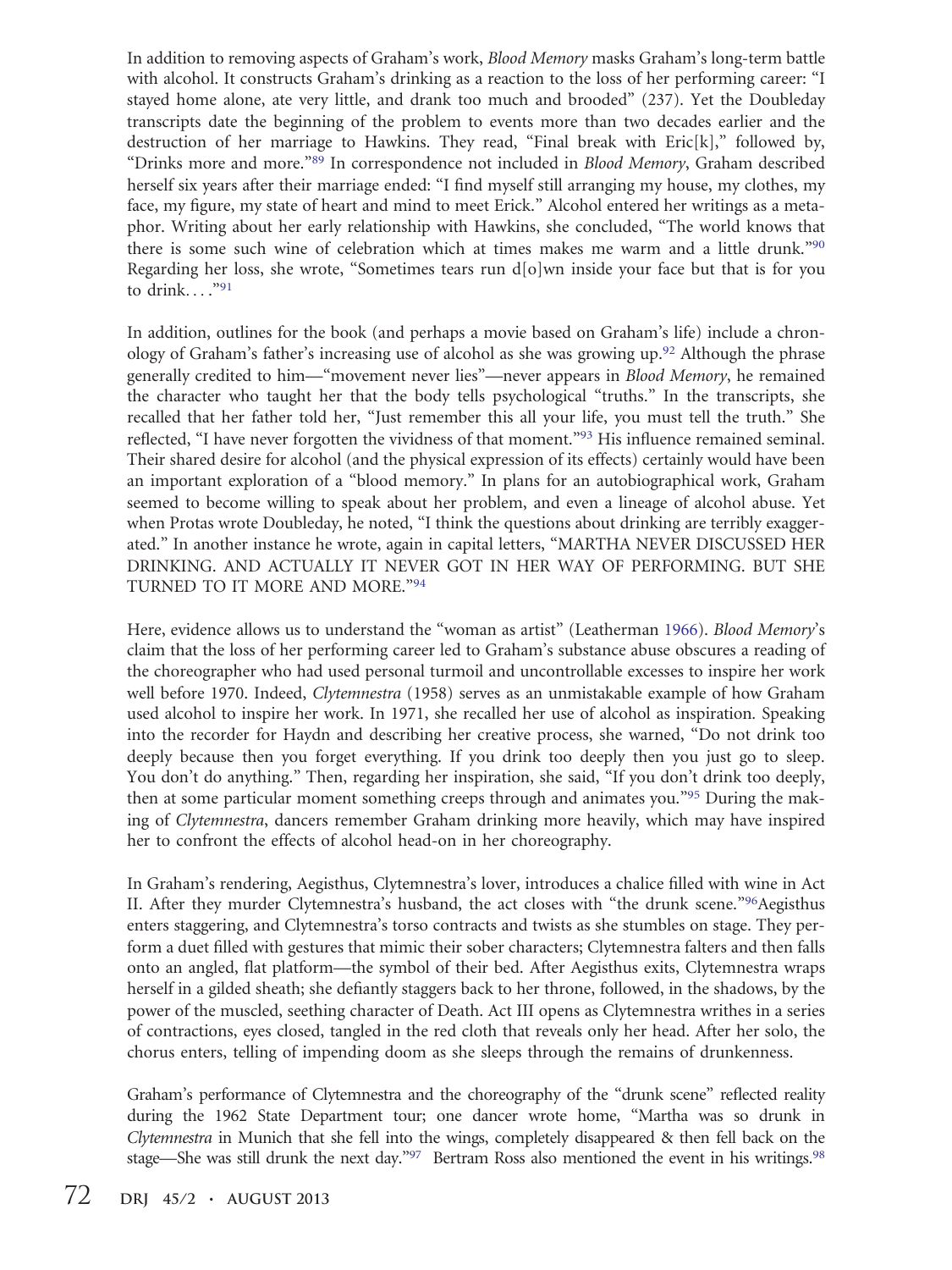The United States Information Service dispatches back to the State Department refer to her "exhaustion."[99](#page-19-0) Yet after her recovery in the 1970s (when government agencies vetted her for awards), Graham's FBI file reports that interviewees consistently repeated the phrase, "Martha Graham does not abuse alcohol."<sup>[100](#page-19-0)</sup> The FBI witnesses used the present tense. When Blood Memory drew close to completion, alcohol remained in Graham's past only. Despite her ruminations on tape, and in clearly written outlines that noted the influence of alcohol on her life, those managing the project would not tackle the subject. Now, with access to the taped interviews, historians can use the complexities of her long-term struggle with alcohol to unpack her choreography.

Blood Memory also simplifies Graham's decision to remain childless, which has inspired mythic lore rather than insights into her artistry. Historians cite Stark Young: "I'm afraid she's going to give birth to a cube on stage" (Foulkes [2002](#page-20-0), 40). Blood Memory mirrors this straightforward—even comic depiction of Graham as a non-mother. In the book, she is depicted as assured, straightforward, and unreflective: "I knew I had to choose between a child and dance, and I chose dance (160). However, Graham's in-depth taped testimony for the autobiography in 1971, as well as the interviews with Protas and Bianca Jagger, document the complexity of her relationship to motherhood. Thus her choice can be recognized as complicated and painful but can also be seen as a fuse for her creativity.

In the 1971 Harcourt interviews, Graham spoke of her childlessness during a section in which she attempted to define the very core of her technique—the contraction and release. The interviewer asked her whether the technique of contraction and release came from Denishawn. She replied that the technique "comes from the time the first baby was born out of a mother's womb." During the interview, she slipped and said, "When I did it," and then corrected herself, "when I recognized it." Graham continued, "I've never had an experience of birth." She concluded with a description of the physical experience of birthing, and how it molded her technique of contraction and release. She said, "This is fundamental."[101](#page-19-0)

On tape in 1990, Graham was asked, "Did you ever wish you had a child?" She reflected, "I had known I would not be a good mother."<sup>[102](#page-19-0)</sup> Rather than choosing a life of dance over motherhood, Graham saw a flaw in herself. Although silent about feeling a mother's passion or regret in Blood Memory, Graham wrote to the mother of her godchild, Martha Graham Weisman: "It was your great privilege and terror to bring THE CHILD into the world. I am certain you may have been afraid. I have never known that experience and have missed a great part of life. But I can imagine that there is desire and terror and finally exhaustion and finally fulfillment of the heart."[103](#page-19-0) Despite the pithy statements regarding mothering attributed to Graham in Blood Memory, there can be no doubt that the complexity of these issues and physical realities influenced her oeuvre.

In the early tapes, Graham also connected her childless marriage to her failed relationship with her younger husband Hawkins. Through the 1971 and later tapes, critics can glean insight into Graham and Night Journey (1947), the story of Oedipus that she choreographed in her 50s while she and Hawkins shared intimacies. In 1971, she discussed the potent imagery of the child and the husband as a choreographic inspiration. When speaking about *Night Journey* for Haydn, she recalled, "Every woman's husband is her child at some time," and said of the work, "I hear a cry and the cry is the cry of a child, my child, who is now my husband."[104](#page-19-0) In the later tapes she mirrored these ideas: "I do know I have never had a child, but I did have a husband. In a way every woman ... her husband is her child."[105](#page-19-0) Although she was certainly past childbearing age by the time she met Hawkins, we must question how the dynamic of the lost child (Oedipus) and the illicit reunion of the mother with this younger lover inspired her choreography. Of her character, Jocasta, *Blood Memory* reads, "She turns to the back, pulls the cord around her neck" (Blood Memory, 216). Yet the passage is cut short. Graham described the lovemaking scene in her testimony: "There's another moment of privacy. It is when her young husband, he seems to lay across her knee as though she were rocking him, and she hears in her imagination a baby cry."<sup>[106](#page-19-0)</sup> The transcripts demonstrate that she described herself as Jocasta and mother: "Frantic with this umbilical cord in her hands."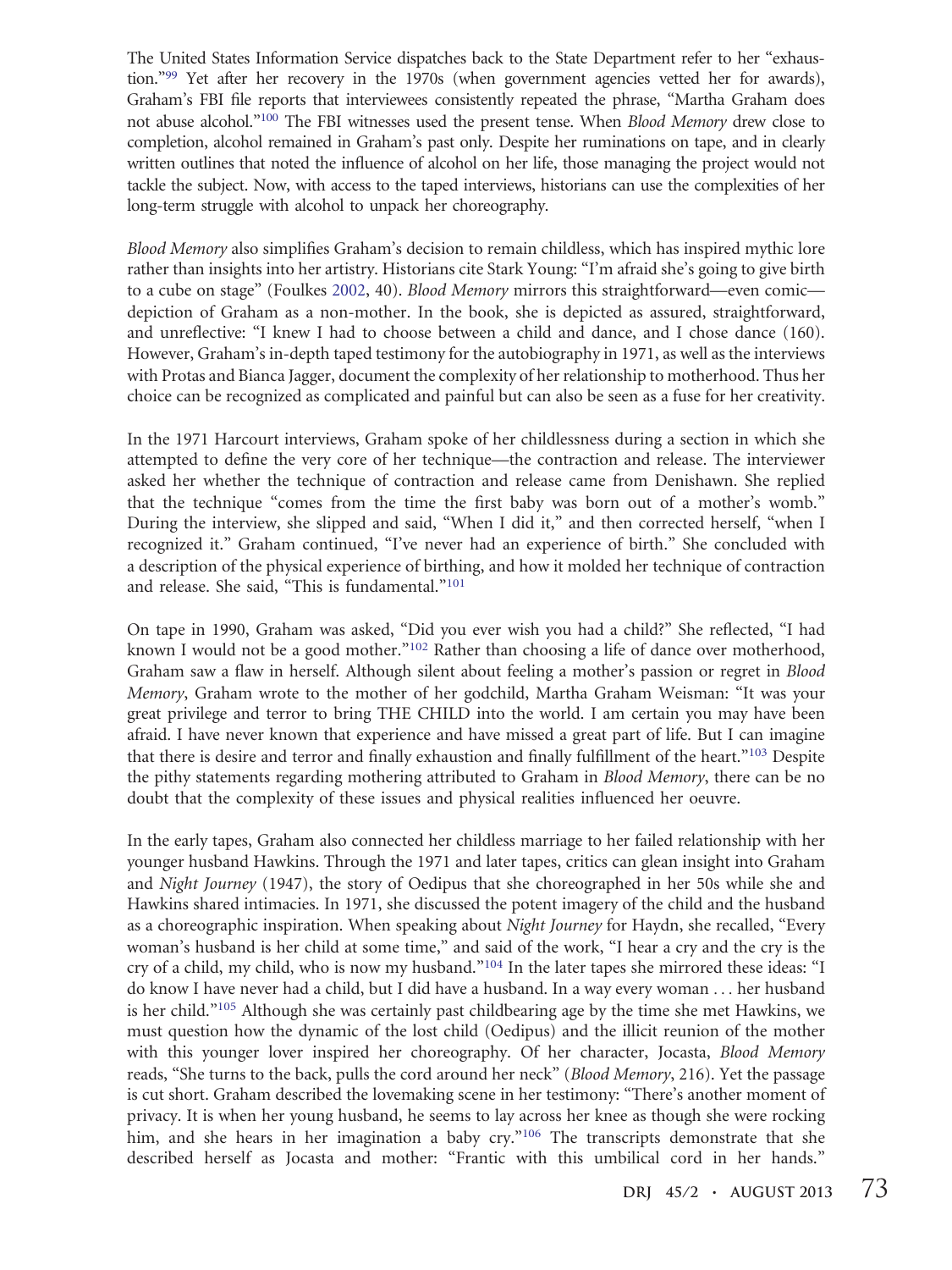Graham concluded, "It is from that moment that I have taken the dance."<sup>[107](#page-19-0)</sup> Conflict, not simple resolution about motherhood, became embedded in Graham's Night Journey. The book, however, wipes away this evidence. The complex issues of motherhood in Graham's life and work challenge the simple answers provided within Blood Memory.

Finally, Blood Memory removes the resonance of the career-building influence of Francis Mason, Ben Garber, and Bertram Ross. Although the opening of the book thanks Mason as one "who helped us start up again," the consistent professional and financial support that he offered is never mentioned in the body of the text. Since Mason provided the link between Graham and Doubleday via Onassis, the omission becomes particularly poignant. In addition, he had worked tangentially with Kroll to support Graham with the early book project.<sup>[108](#page-19-0)</sup> Graham's interviews with Mason during his highly celebrated series on dance did not make it into Blood Memory, although Blood Memory's editors used transcripts of radio interviews from shows such as This I Believe.<sup>[109](#page-19-0)</sup> Commenting on the book, Mason revealed that "Protas was in the middle between Jackie and Martha." He stated that Protas had "manipulated" Graham (Lawrence [2011,](#page-21-0) 214–5). The ever-genteel Mason even referred to Protas as a "jackass" (Lawrence [2011,](#page-21-0) 214).[110](#page-19-0) As much as Mason appreciated Protas's revival of Graham as an American icon, he spoke his mind in revealing the pitfalls of Graham's reliance on others regarding the publication of Blood Memory.

Mason's career helped pave the way for Graham. After World War II, he had worked for Voice of America and later as a cultural attaché for the State Department. His influence over government projects certainly helped Graham as she recorded Voice of America programs and garnered international touring work for the company. Graham's State Department tours included stops in posts Mason had occupied such as Belgrade (1962) and London (1967). By 1972, when Graham emerged from the hospital, she had lost credibility with "Washington." Consequently, lucrative State Department tours (such as those that, in the past, had created international recognition and domestic exposure) could not be booked.[111](#page-19-0) Yet Mason, as a well-regarded and long-time member of the Foreign Service, encouraged the State Department to send the Graham Company on its lucrative tour of Asia in 1974.[112](#page-19-0) More importantly, Graham's company could not have survived financially without Mason. He became chair of the Graham board and steered the company through numerous near catastrophes that would have forced it to disband had it not been for his personal loans of millions of dollars. The debt remained in the Graham accounting books for decades. Mason was never repaid in cash.

Mason called Graham "a treasure, a joy in my life." In addition to providing credibility and financial stability for the company, he generated domestic publicity through WQXR broadcasts. When Mason asked questions, Graham spoke eloquently. He elicited responses from her in which her complex ideas (including those about music) became solidified through dialogue. Indeed, the matter of Graham's use of music remains a weak point in Blood Memory, which trivializes her treatment of composition, sound, and rhythm. For Graham, in the text, Edgard Varèse "opened up new areas of musical strength in the way he used percussion" for Graham, but the book does not discuss Graham's use of percussion in her choreography (Blood Memory, 15). In other passages, thoughts become diffuse: "I don't know how I reacted beat by beat to the music, but I moved" (61). Regarding the complexity of her compositions: "I think it's important to state that the dance does not interpret the music; the music is a setting for the dance" (224). Quotes from Graham's correspondence with Aaron Copland unpack the subject in the greatest detail. The most complicated tidbit offered to the reader is this: "I don't work from counts. I have a very physical memory. I work from body phrase" (231).

Yet if Mason had been included in the text beyond the epigraph, Graham's responses to his questions would have enriched the book. Mason prompted the following response from Graham on WQXR: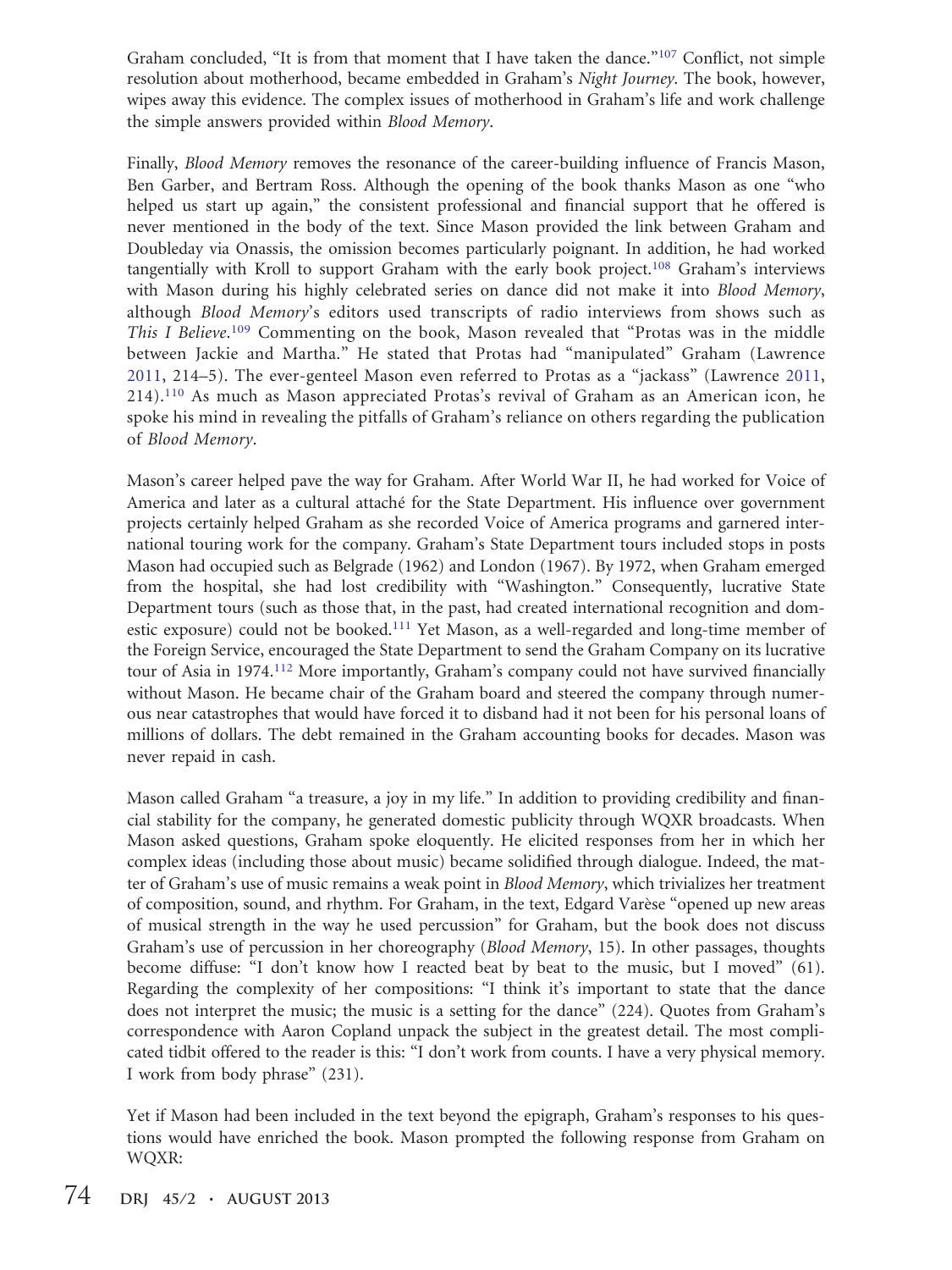And it's only by doing a counterpoint to the music that you really bring out the complexity either of the dance or of the music. Because if you are too slavish to the music, then you are lost. That is, if you reach high when there is a high note or low when there is a low note, and so on. I do know the rhythmic thing in dance is not as obvious as it [is] sometimes made. And I know the rhythmic thing is a very subtle, delicate, and complex thing, and sometimes one should not be aware of it at all any more than one is aware of one's breath.<sup>[113](#page-19-0)</sup>

In Blood Memory, the text credits Protas as being the man who would best understand her dance legacy (10). The elegant responses elicited by Mason challenge this position.

In addition to the minimization of Mason's work with Graham, Blood Memory does not mention the influence of Graham's professional supporter and friend, Ben Garber, whose inclusion would have offered a more nuanced picture of her. Garber arrived at the Graham School after World War II. Once, in class, she sternly warned him to find his passion, which she did not believe was dance. After working with other choreographers including Merce Cunningham, Garber soon realized that he should not be a dancer. Yet his devotion to Graham endured after he became an interior decorator to the financial elite. Garber introduced Graham to numerous benefactors in the 1950s and 1960s, for which he was not credited. In the 1971 tapes, Graham recalled Garber's influence on her company several times, yet he is never mentioned in the book.<sup>[114](#page-19-0)</sup>

Garber's annotated copy of Blood Memory offers insight into the book. Garber detailed Graham's encounters with Lila Atcheson Wallace (who was responsible for giving Graham the building at 316 East 63rd Street). In a description of a formal dinner in Blood Memory, Wallace drinks from "a beautiful gold cup, given to her by the Egyptian government," as her husband asks Graham, who is wearing a Dior gown, to kick her leg over his head. Garber, who was present at this dinner, noted, "This is all wrong. NEVER."[115](#page-19-0) Garber made similar comments about Graham's reported encounters with his other clients, including Doris Duke and Diana Vreeland.<sup>116</sup> Garber became a close friend of Isamu Noguchi, the sculptor and longtime Graham collaborator, yet this tie goes unmentioned in Blood Memory. Garber's annotations regarding Graham's relationship with Georgia O'Keeffe challenge the text, while supporting the assertions of other authors and narrators. While Blood Memory recounts that Graham and O'Keeffe were not "close friends," Garber main-tained that they were never friends at all.<sup>[117](#page-19-0)</sup> Indeed O'Keeffe's open hostility towards Graham has been documented in oral histories.<sup>118</sup> Regarding Graham's "collaboration" with George Balanchine on Episodes (1959), Blood Memory reads, "Mr. Balanchine was so wonderful to work with, considerate and concerned—a joy to be with" (235). According to Agnes de Mille (however questionable as a biographer), as well as numerous other historians, the Lincoln Kirstein–managed arrangement between Graham and Balanchine is known to have been a collaboration in name only. Following conventional beliefs, Garber wrote of Blood Memory's presentation of the Graham– Balanchine collaboration: "All of this is hooey."[119](#page-20-0) Garber concluded his annotated copy of the book with the words: "This is not Martha telling in writing."<sup>[120](#page-20-0)</sup>

Most importantly, Garber's papers complicate Blood Memory's story of Graham's straightforward recovery from alcoholism. Blood Memory reads, "The easiest part of recuperating was following the doctor's orders," adding, "Dancers are trained to be disciplined, to follow a regimen." The book triumphantly concludes, "To stop drinking was not a problem" (237). Like the Minotaur in *Errand* into the Maze, Garber shows that the woman's battle and conquest did not require merely shooing off a demon. In his annotated *Blood Memory*, beneath the line "To stop drinking was not a problem," Garber wrote, "Oh my God." [121](#page-20-0) His larger archival offerings demonstrate Graham's humanity, her fear, and her power to conquer the disease of alcoholism not because of the ease of discipline, but because of its rigors. In the late 1960s, Garber recognized that "she was drinking so heavily that it was killing her."[122](#page-20-0) After Graham left the hospital, Graham convalesced at Cross Rivers, Ben Garber's home. Pictures of her recovering in Garber's house show a frail and wounded woman,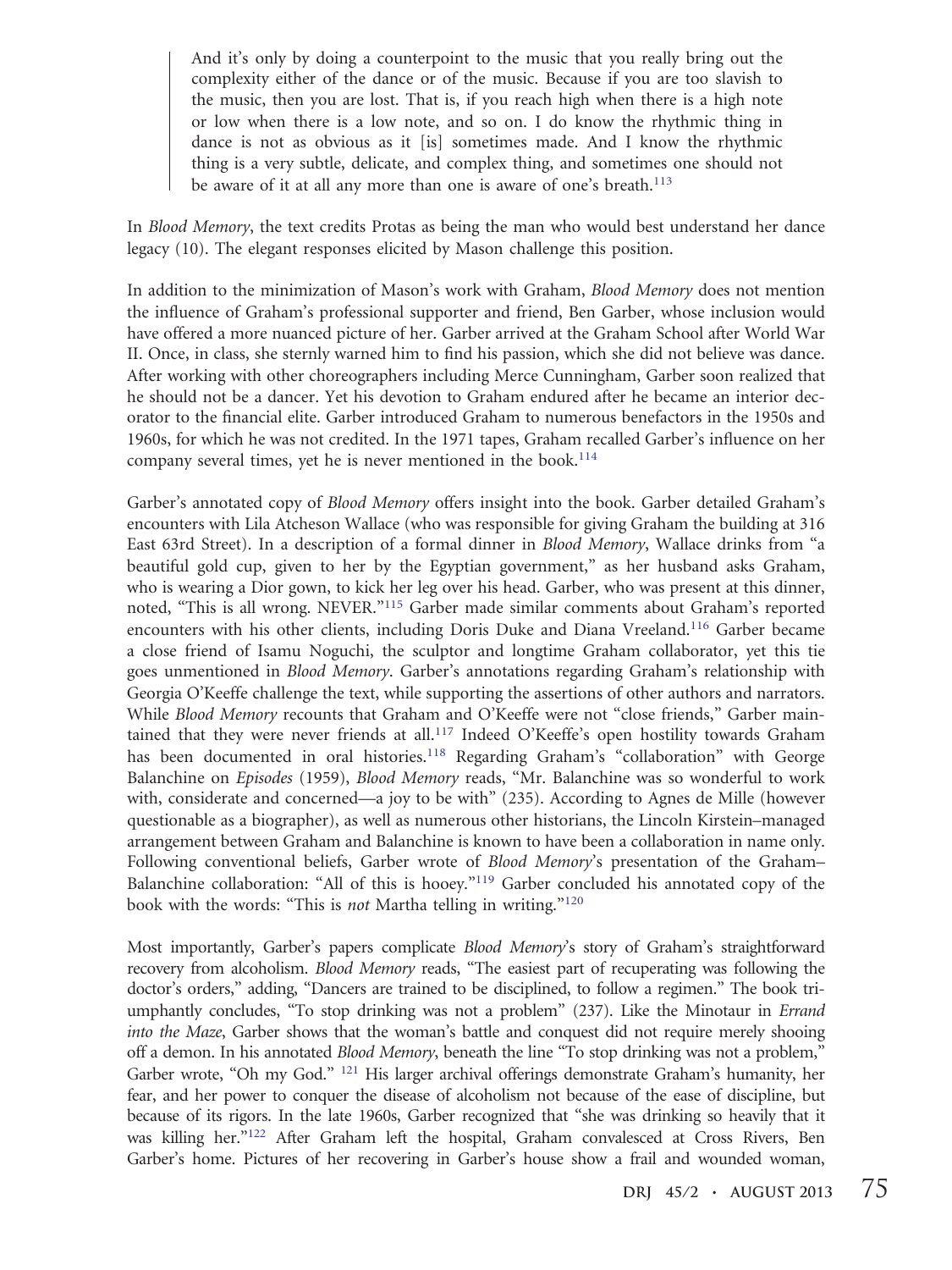covered with blankets on an antique daybed[.123](#page-20-0) After Garber found "a little bit of wine, a little bit of sherry" hidden by Graham in his potted plants, he called in doctors.<sup>[124](#page-20-0)</sup> Graham finally agreed to stop drinking completely. Garber's companion recalled, "They had a routine. She loved to read and wherever they were, they'd go to bookstores. In the mornings, he'd bring her just the right kind of healthy breakfast. And then, later in the day, she would move to the long couch, and read and doze all day."[125](#page-20-0) Ironically, Garber entertained Protas at Cross Rivers. Indeed, Protas may have taken a photograph that shows Garber walking with Graham in his gardens, his arm tenderly draped around her waist.[126](#page-20-0)

While Blood Memory excludes Garber, it includes Protas. Of her recovery, the book reads, "The visitors trailed off [in the hospital] after a while." The text continues, "A few friends remained, a very few. And even they began to trail off. Ron Protas would come to sit with me." The book continues, "Then, one morning, I felt something welling up within me" (237). In the Protas tapes, Graham said, simply, "I felt something welling up inside me."<sup>[127](#page-20-0)</sup> Much like in the tapes, Graham herself wrote Garber that he had provoked in her a "new stirring of life." She continued, "I feel you as a special kind of host and its vivid simplicity remains in my deepest heart—I feel this working in me." She confessed, "Perhaps you bring me nearer to my real soul which I had probably wanted to destroy." When Graham departed from Cross Rivers (where Protas had only visited), she ended her note to Garber: "Thank you-I love you. Martha."<sup>[128](#page-20-0)</sup>

Graham's longtime dance partner, Bertram Ross, was another casualty of Blood Memory. The relationship between Graham and Ross, which resulted in innovative dance, heralded performances, a potent technique—and thus her legacy—can be found nowhere in the book. Ross began his performing career with Graham in 1949. His choreographic signature can be found in characters he originated, such as St. Michael in Seraphic Dialogue (1955) and both Agamemnon and Orestes in Clytemnestra. After he took over the role of Oedipus from Graham's husband and leading man Hawkins, he earned consistent critical accolades. Although Ross's claim that he choreographed large segments of Clytemnestra may seem heavy-handed to some, he noted that he had been forced to adopt the role of creator when Graham returned home distraught after her 1957 performance in Berlin; newspapers document her failure in Germany[.129](#page-20-0) Indeed, Graham never denied the collaborative relationship she had with her dancers, particularly Ross. Of her creative thefts she noted, "The members of my company never show me anything—except [to] expect me to steal it" (Graham [1973,](#page-21-0) xi). While historians unravel the impact of Yuriko, a Graham Company star, and Merce Cunningham's movement on Graham's choreography, Graham, in her own hand, particularly distinguished Ross alongside Picasso and other artists as "the best" (Graham [1973,](#page-21-0) xi). Yet Blood Memory states, "Ron has been with me for twenty-five years and I have trained him in my technique" (11). The 1971 tapes challenge this singular rendition. In the testimony for Haydn, the interviewer asked Graham if she planned the curriculum for her classes. Graham responded that Mary Hinkson and Bertram Ross oversaw the technique.<sup>[130](#page-20-0)</sup> Blood Memory states that Protas best understood Graham's work, yet Graham's 1971 testimony challenges this assertion.

In the 1971 tapes, Graham mentioned Ross not only as a partner, but also a companion and friend.[131](#page-20-0) In addition, Ross's manuscript chronicling Graham's life demonstrates his intimate knowledge of the woman as choreographer. Ross recalls her creative genius and her anger, yet he also acted as a protector. He notes that when Graham fell into the wings during a performance of Clytemnestra, he was relieved that she was merely drunk. At the time, he feared she was losing her performing abilities.[132](#page-20-0) When she needed support on stage, he physically moved her from place to place, whispering instructions. Blood Memory purges him as a dance partner, collaborator, and confidante. His name appears in the book only once, in a caption for a picture of *Clytemnestra* in which her body cradles his.

Martha Graham has become a national icon. The United States government put her on a postage stamp. The Martha Graham Dance Company continues to tour both nationally and internationally. Its founder has become the subject of numerous books, book chapters, and articles. Thus, the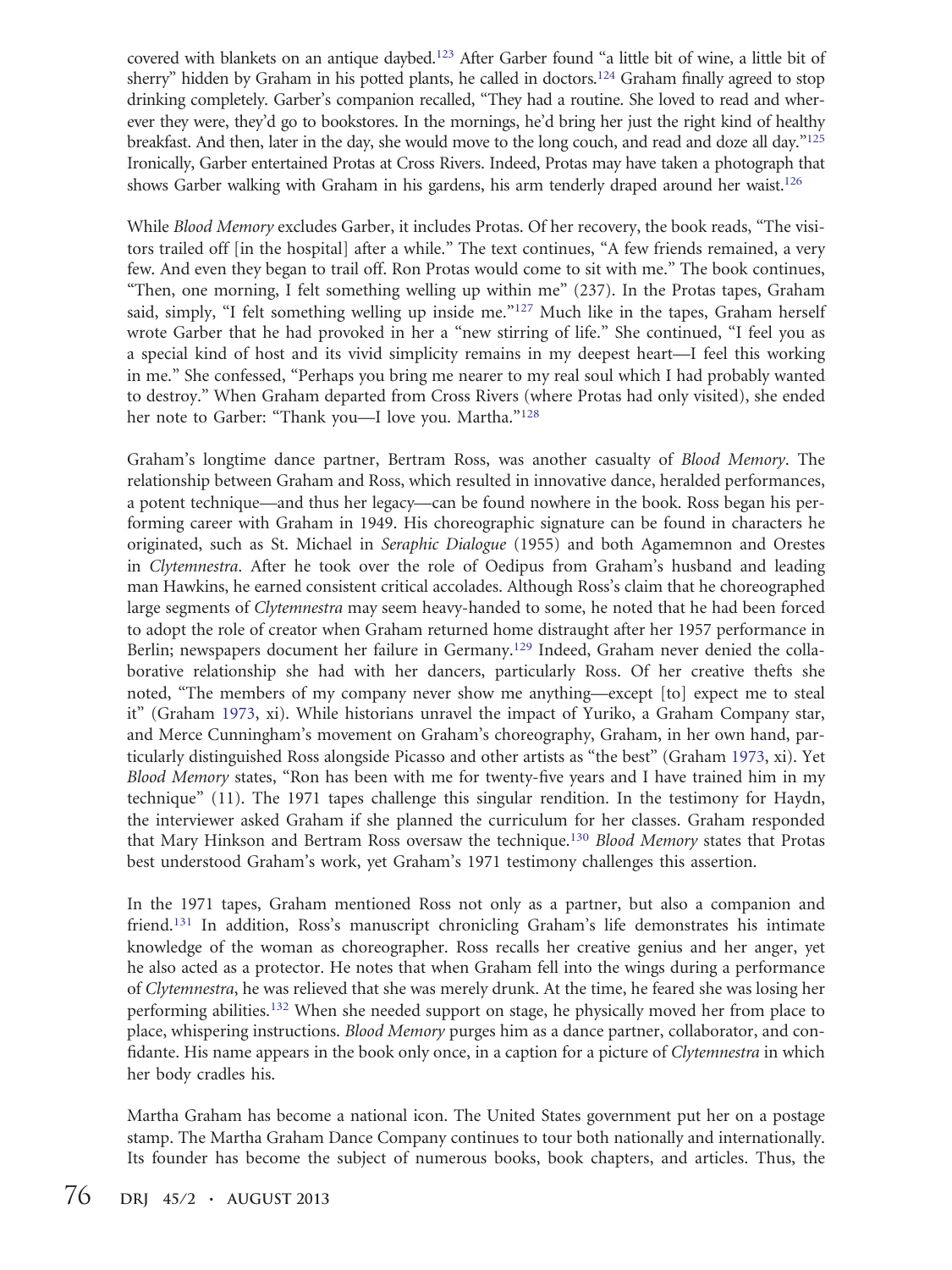<span id="page-15-0"></span>irksome history of Blood Memory demands that scholars reconsider quotation marks as evidence, and return to the archives to find the woman and the artist. Here, the surface has merely been scratched. Indeed, with pressure from the academy, other materials and tapes might become available from the Martha Graham Dance Company and from Protas himself.<sup>133</sup> Blood Memory contains quotable phrases that Graham wrote in early drafts or appear in oral testimony. Yet as a complete text, the book remains a fossilized patchwork of Graham. A study of documents complicates the recovery of the artist and the individual, who remains uncontrollable and astonishingly inexplicable.

#### Notes

This article is dedicated to Ethel Winter Hyman, who has not only inspired me as a historian, but who became a friend. Elizabeth Aldrich, retired Dance Curator at the Library of Congress, demonstrates a relentless search for new materials that complicate the Graham legacy. Without her work and camaraderie, this article could not have been written. I thank Caroline Kennedy, who graciously replied to queries, and William Kuhn, alongside his publisher, Doubleday, for their generous cooperation and assistance. This manuscript could not have been completed without the wise guidance of David Rabinowitz at Moses & Singer LLP, Jim Hill and Liz Jackson at the Glushko-Samuelson Intellectual Property Division, American University, Washington College of Law, and the Dance Heritage Coalition. Scholar and dancer Ellen Graff inspired this work when she replied to the use of my quote in a 2003 paper by saying, "But she didn't write Blood Memory." Victoria Thoms and Henrietta Bannerman, who attended the conference at which an earlier version of this article was delivered in 2009, provided thoughtful dialogue and continued support for this project. Thanks to Marvin Hoshino and Leslie Mason; Graham dancers Linda Hodes, Stuart Hodes, Yuriko, Miki Orihara, David Chase, Janet Eilber, Jennifer Peterson; and numerous others whom it would take a full page to name one-by-one. In some cases, people have remained anonymous in interviews. Unfortunately Ron Protas declined to be interviewed, and by his request, correspondence remains restricted. Lynn Garafola and Eric Foner graciously offered advice and editorial assistance. Andrea Y. Wang, Department of World Arts & Cultures/Dance, University of California–Los Angeles, offered guidance regarding theories of authorship. Special thanks to Jeff Edelstein and Jonathan Cohn for their wise council and savvy suggestions. I thank Mark Franko for his editorial support, and his patience.

1. Blood Memory: An Autobiography (1991, 31); transcript, interview with Martha Graham, fragment, (n.d.), box 226, folder 8, Martha Graham Collection, Music Division, Library of Congress, Washington, DC (hereafter cited as MGC-LOC). In 2009, this article was presented at the Department of English Language and Literature at the University College London as "The Coup of Martha Graham: Blood Memory—An Autobiography (1991)."

2. Martha Graham Dance Company members, closed interviews with author, 2008–2011. All interviews were conducted in confidentiality, and the names of interviewees are withheld by mutual agreement.

3. Retired Graham dancer, interview with author, 2010. All interviews were conducted in confidentiality, and the names of interviewees are withheld by mutual agreement.

4. Ron Protas to Jacqueline Onassis (n.d.), on Martha Graham Center of Contemporary Dance, Inc. letterhead, box 227, folder 8, MGC-LOC. Note that Caroline Kennedy, sources at Doubleday, William Kuhn, and archivists at the John F. Kennedy Presidential Library indicate that no further archival materials on Onassis's work at Doubleday, or the relationship between Graham and Ms. Onassis, are available at present.

5. Bruce Tracy quoted in an interview by "Carl Sferrazza" [Anthony], considered the nation's expert on the subject of presidential wives including Jackie Kennedy Onassis. Unfortunately, the author was not able to obtain an interview or any information from Lawrence.

6. "Confirmation/Repro Proofs Revisions, 6/18/91," box 227, folder 6, MGC-LOC. See also box 227, folder 8, for heavily edited galley proofs.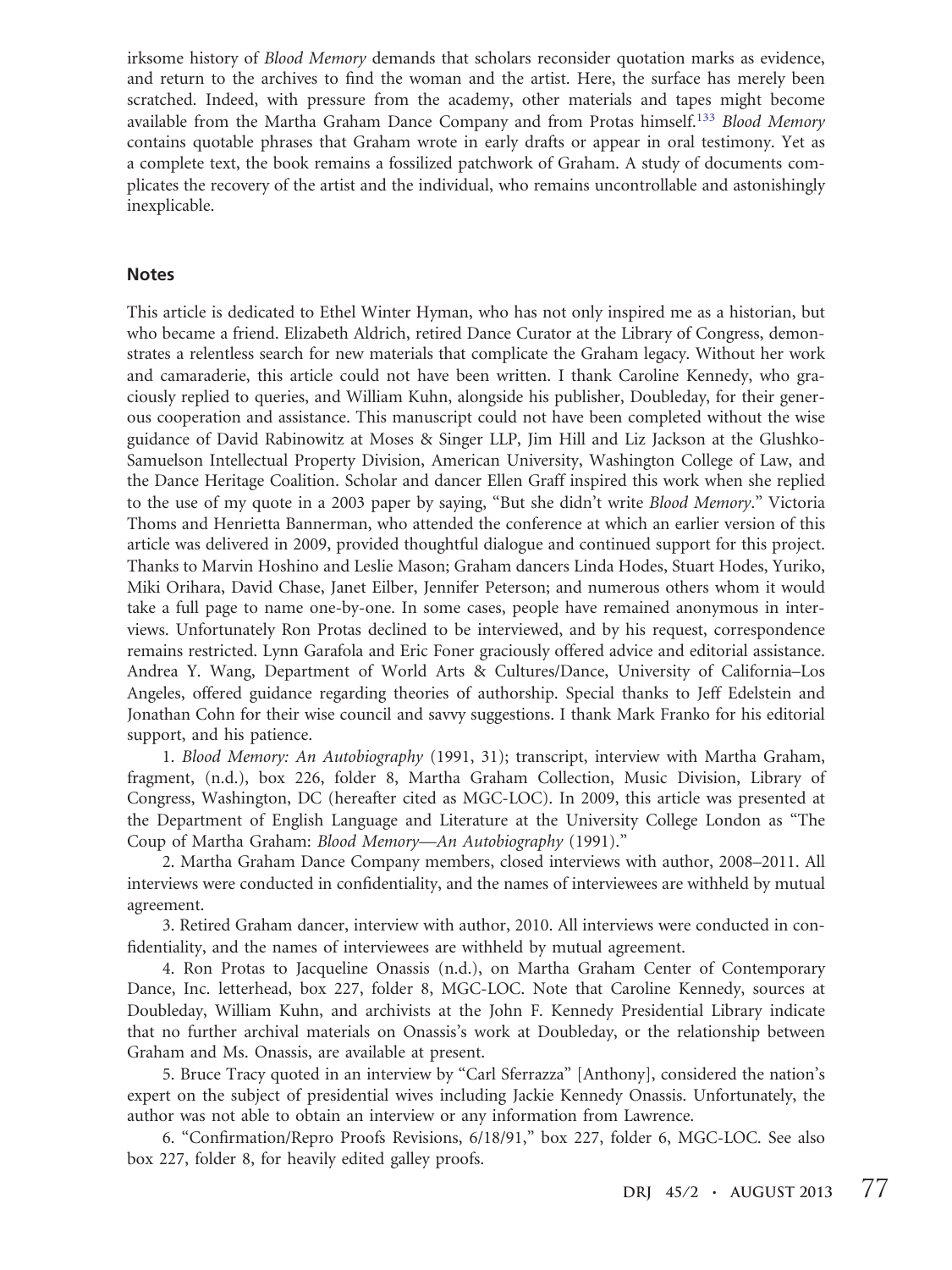7. This information also relies on the author's e-mail exchanges with Kuhn.

8. "Take #2," January 10, 1989, box 226, folder 8, 1, MGC-LOC.

<span id="page-16-0"></span>9. Bertram Ross, "Draft Biography," Bertram Ross Papers, 1910-2006, Jerome Robbins Dance Division, New York Public Library for the Performing Arts, NYC, box 10, folder 22 (hereafter cited as BRP-NYPL); Wilson Ross (1973, xi).

10. "Draft Biography," box 10, folder 19, BRP-NYPL.

11. Ibid.

12. Janet Eilber, interview with author, 2011.

13. "Interview of Mr. Ron Protas, General Director and Artistic Director, January 10, 1989," Howard Kaplan (HK) present. Interview ends with the explanation that Graham is only able to work for an hour a day. Box 226, folder 8, entry 2, MGDC-LOC.

14. See box 227, folders 5-8, MGDC-LOC, for examples of memos with headings such as, "Extra material from Martha [tapes] to be added in book."

15. "Memo," (n.d.), box 227, folder 7, 3, MGDC-LOC.

16. See Ronald Protas v. Martha Graham Center of Contemporary Dance, et. al., United States District Court, Southern District of New York. Evidence allowed into the court proceedings included a letter: "I became more and more horrified by his arrogance and megalomania, until I ended up regarding him as some kind of deranged monster." Written May 31, 1999, evidence entered, name of author withheld, April 22, 2002, quoted in Hodes, Graham v. Graham, 210-1. During Christine Dakin's cross-examination, the following dialogue took place: "Q: Did [Martha Graham] ever tell you in words of substance that she wanted Ron Protas to be involved in and have artistic control over her work? A: On the contrary. She many times would comment that he really didn't understand what she was doing" (265).

17. John Simon Guggenheim Memorial Foundation; Fellowships to assist Research and Artistic Creation, Martha Graham, fellowship year, 1932, Creative Arts, Field of Study: Choreography.

18. Note that the use of the term "modern" to describe Graham's works lends itself to an essay unto itself. Graham claimed that modern dance "does not exist." She was often quoted as saying her work was not "modern dance", but contemporary dance. Here, I rely on the term to represent a lineage of dance described in works such as Julia L. Foulkes's Modern Bodies: Dance and American Modernism from Martha Graham to Alvin Ailey (2002). For a new and compelling discus-sion of modernism and modernity, see American Historical Review. [2011.](#page-20-0) "Roundtable - Historians and the Question of Modernity." 116(2): 653–714.

19. "Who Is Miss Hush?" Life December 1947, 69; "Hushed Voice," Time December 15, 1947. The magazine Time reported, "For Dancer Graham it had been a big publicity binge." Note that the reference to "Miss Hush" is described in Blood Memory (Blood Memory, 139).

20. "Dance Panel Meeting," International Exchange Program, May 1955, 2, Group II, Series 5, box 101, folders 13–14, Bureau of Educational and Cultural Affairs Historical Collection (CU) Records, ca. 1938–1984, Manuscript Collection 468, Special Collections, University of Arkansas Libraries, Fayeteville, AR.

21. Eilber interview, 2011.

22. Lucy Kroll to Hiram Haydn, October 17, 1956, box 240, folder 9, Lucy Kroll Collection, Manuscript Division, Library of Congress (hereafter LKC-LOC).

23. Lucy Kroll to Martha Graham, 15 Nov. 1956, box 240, folder 9, LKC-LOC.

24. Lucy Kroll to Martha Graham, 18 April, 1957; Random House contract, signed May 15, 1957, both in box 240, folder 7, LKC-LOC.

25. Hiram Haydn to Miss Martha Graham, January 7, 1958, box 240, folder 9, LKC-LOC.

26. LeRoy Leatherman to Hiram Haydn, February 13, 1958, box 240, folder 9, LKC-LOC.

27. Lucy Kroll to LeRoy Leatherman, December 16, 1958; Hiram Haydn to Martha Graham, March 26, 1959, both in box 240, folder 9, LKC-LOC; also see Haydn [\(1974](#page-21-0), 294).

28. Lucy Kroll to Martha Graham, November 10, 1959, box 236, folder 19, LKC-LOC.

29. Lucy Kroll to the Editor, May 3,1960, box 236, folder 19, LKC-LOC.

30. Lucy Kroll to Hiram Haydn, January 6, 1961, box 226, folder 10, LKC-LOC.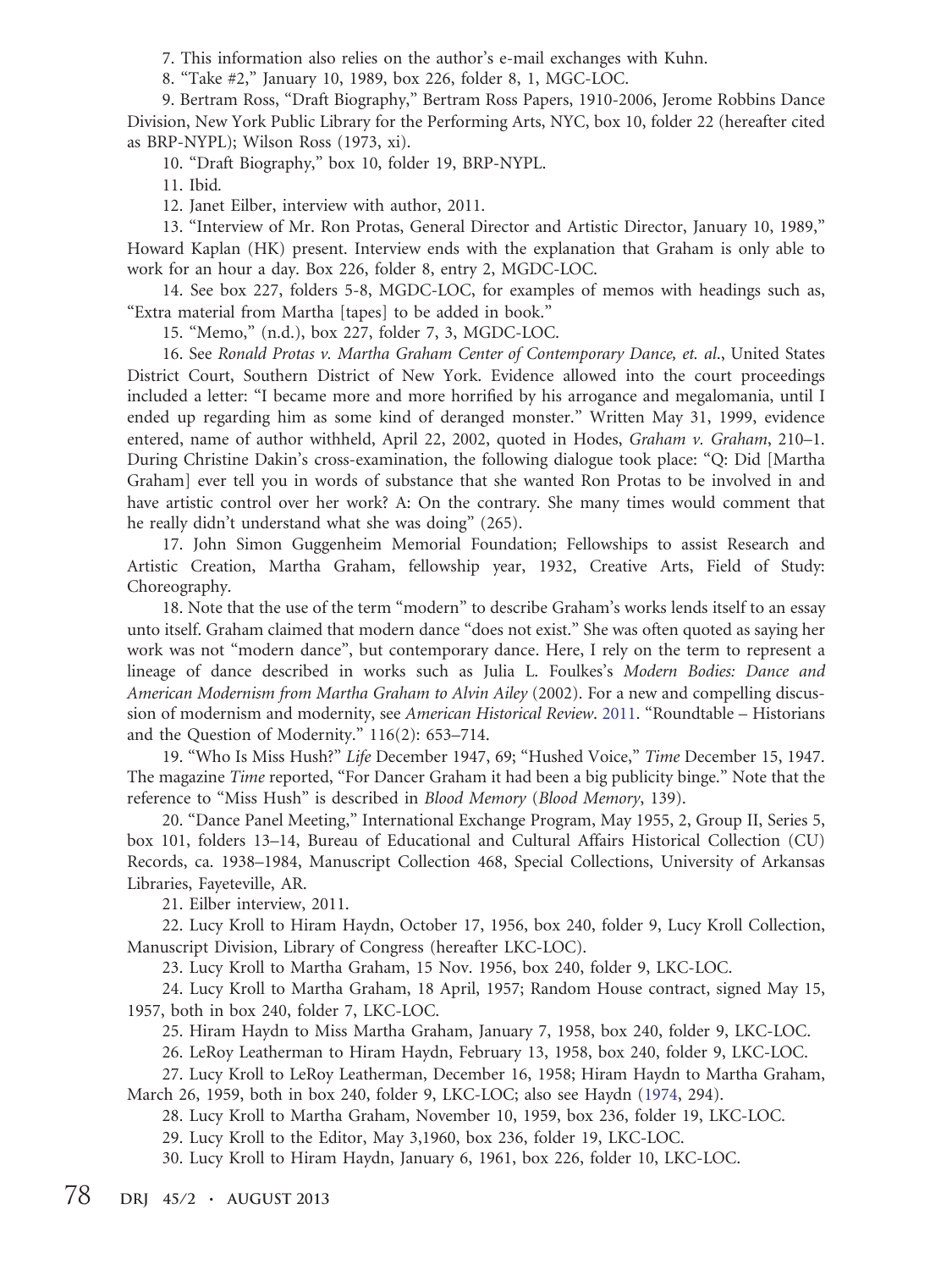<span id="page-17-0"></span>31. Lucy Kroll to Hiram Haydn, October 27, 1960, box 236, folder 10, LKC-LOC.

32. Lucy Kroll to Hiram Haydn, January 6, 1961, box 236, folder 10, LKC-LOC.

33. Lucy Kroll to Martha, June 28, 1961, box 236, folder 10, LKC-LOC.

34. Lucy Kroll, handwritten notes, September 14, 1961 box 236, folder 10, LKC-LOC.

35. Lucy Kroll to Michael Bessie, October 1, 1964, box 239, folder 6, LKC-LOC; In The Time of Their Lives: The Golden Age of Great American Book Publishers (2008), Al Silverman discusses

Haydn's move with "at least one author" (96).

36. Lucy Kroll, handwritten notes, October 16, 1964, box 236, folder 3, LKC-LOC.

37. Craig Barton to Lucy Kroll, May 3, 1965, box 236, folder 3, LKC-LOC.

38. Lucy Kroll to Hiram Haydn, November 7, 1968, box 239, folder 6, LKC-LOC.

39. Hiram Haydn to Martha Graham, September 16, 1969, box 239, folder 6, LKC-LOC.

40. Hiram Haydn to Lucy Kroll, November 20, 1969, box 239, folder 6, LKC-LOC.

41. Martha Merz, interview by author and Elizabeth Aldrich, Dance Curator, Library of Congress, April 20, 2009, box 4, folder 15, Benjamin Garber Collection, Library of Congress (hereafter cited as BGC-LOC).

42. Graham's ballet, Lucifer, premiered in 1972. The cast featured Margot Fonteyn and Rudolf Nureyev. The gala included Halston and Joan Miró. Protas offered Graham the opportunity to endorse a cognac and lend her name to a United States car manufacturer, possibly Chrysler. She refused (Hodes [2006](#page-21-0), 81).

43. Lucy Kroll to Hiram Haydn, October 2 1970, box 239, folder 6, LKC-LOC.

44. Alan Wallace (for Martha Graham) to Alexander E. Racolin, Esq., Re: Martha Graham (inventory of tapes), November 16, 1981, box 239, folder 6, LKC-LOC. Tape transcripts can be found in box 240, folders 6 and 7, LKC-LOC. Note that they were filed by the archivist as transcripts for the *Notebooks* rather than for the autobiography.

45. Hiram Haydn to Lucy Kroll, January 12, 1972, box 239, folder 6, LKC-LOC.

46. Lucy Kroll to Hiram Haydn, April 28, 1972, box 239, folder 6, LKC-LOC.

47. Margaret Mary McQuillan to Lucy Kroll, March 17, 1972, Box 239, folder 6, LKC-LOC.

48. Claire Merrill to Hiram Haydn, May 8, 1972, 2, box 239, folder 6, LKC-LOC.

49. Hiram Haydn to Lucy Kroll, April 28, 1972; Hiram Haydn to Lucy Kroll, May 19, 1972, box 279, folder 6. The copy editor named here was Patricia McEldon, LKC-LOC.

50. Lucy Kroll to Martha Graham, January 11, 1973, May 8, 1973, box 239, LKC-LOC.

51. Note that the inventory of materials in the Lucy Kroll collection, as well as the transcripts (box 240, folder 7), match the manuscript "Reel #1, side A, December 6, 1971," in box 228, folder 8, MGC-LOC; "Chapter One" and "Chapter Two," unmarked, box 227, folder 7. Marked versions follow. See also, Silverman ([2008](#page-21-0), 96); Haydn ([1974,](#page-21-0) 295).

52. "A New Boss—and Dance Company is Out of Step," New York Post, December 17, 1973, 2.

53. Lucy Kroll to Hilda Lindley, October 5, 1973, box 236, folder 18, LKC-LOC.

54. Lucy Kroll to Hilda Lindley, March 5, 1974, box 236, folder 18, LKC-LOC.

55. Lucy Kroll to Hilda Lindley, March 5, 1974. Graham asks that the Notebooks be rededicated to Haydn in future printings, box 239, folder 7, LKC-LOC.

56. William Javonovich to Lucy Kroll, August 11, 1975, box 239, folder 12, LKC-LOC.

57. Alexander Racolin, Esq., to Ron Protas, November 19, 1981, box 239, folder 6, LKC-LOC; see also Arnold L. Weissburger to Lucy Kroll August 15, 1985. Inventory of tapes sent by Kroll box 241, folder 2, LKC-LOC.

58. "What Becomes a Legend Most?," Blackglama Ad Campaign; Blood Memory (1991, 245, 262).

59. See box 227, folder 5-8, MGC-LOC. Note that folder 5 contains an outline that includes Graham's father's increasing use of alcohol as she grew older. An extensive search for the Doubleday archives includes research directly with the publisher; the John F. Kennedy Presidential Library, Boston, MA; and the private collections of Caroline Kennedy, who graciously replied to this author's queries.

60. Martha Graham, interviewed by Francis Mason, This I Believe, radio interview transcript, (n.d.), box 227, folder 5, MGC-LOC. Some materials include memos or cover sheets addressed to Doubleday or Onassis directly.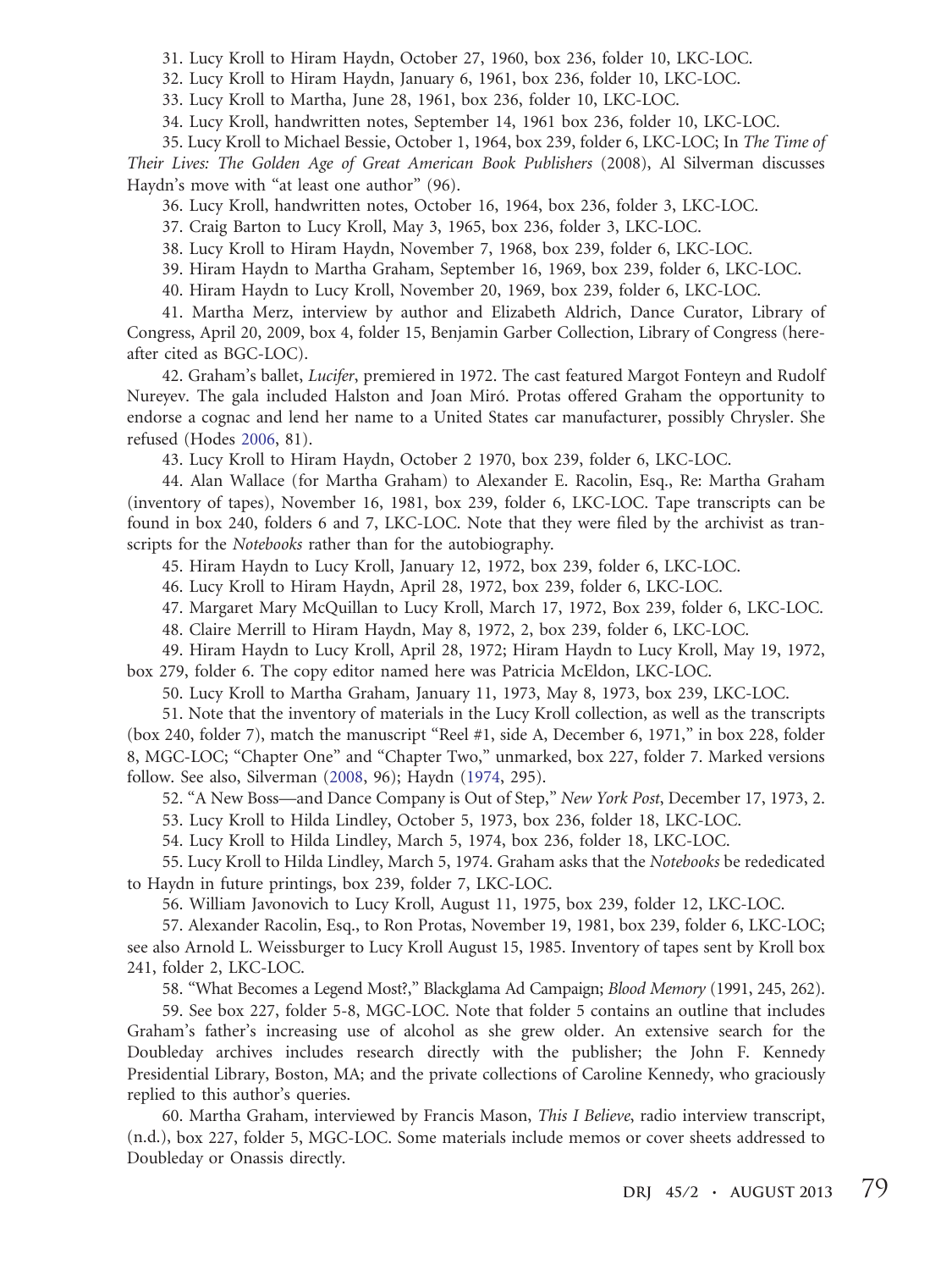61. Ron Protas to Jacqueline Onassis, (n.d.), box 227, folder 8, MGC-LOC.

<span id="page-18-0"></span>62. "Take #1," January 10, 1989, box 226, folder 8, January 10, 1989, 1, MGC-LOC; "Bianca Jagger interviewing Martha Graham, Ron Protas present," March 15, 1990, marked as "Draft transcript 21 March 1990," (n.p.), Box 226, folder 8, entry 7, MGC-LOC.

63. Note that Kaplan later worked with Judith Jamison on her autobiography, Dancing Spirit: An Autobiography (1993). Calls and e-mails to Lawrence and his publishers regarding his work and Kaplan remain unanswered. E-mails facilitated by Kuhn to Kaplan also yielded no results. In addition, several calls to Jamison's office received no response. The author remains eager to speak with Kaplan directly. Senior Editor Shaye Areheart was also credited with having made final editorial decisions regarding pictures included in the book after Graham's death (Feldman [1991](#page-20-0)).

64. "Take #1," January 10, 1989, box 226, folder 8, entry 7, 1, MGC-LOC.

65. Ron Protas to Jacqueline Onassis (n.d.), box 227, folder 8, MGC-LOC.

66. Ron Protas to Jacqueline Onassis (n.d.), box 227, folder 8, MGC-LOC.

67. Blood Memory (1991, 10); Box 227, folder 5, [n.d./n.p.], MGC-LOC.

68. Kuhn, e-mail, March, 2011.

69. "Take #1, 3. See note 64 for full citation. Take #1," January 10, 1989, box 226, folder 8, January 10, 1989, 1, MGC-LOC.

70. "Memo," (n.d.), (n.p.), box 227, folder 5, MGC-LOC.

71. "Take #1," January 10, 1989, box 226, folder 8, January 10, 1989, 1, MGC-LOC.

72. Because of the essay's argument, this citation does not reference the author but rather the text itself. The article asserts that there were multiple "authors," and thus a single name cannot be assigned to the citation.

73. "Confirmation/Repro Proofs Revisions, 6/18/91," box 227, folder 6, MGC-LOC.

74. "Doubleday to Publish Martha Graham's Memoir," marked "For Immediate Release" by Doubleday, box 227, folder 6, MGC-LOC.

75. "Blood Memory," Publishers Weekly 238.36 (1991): 48; "Martha: The Life and Work of Martha Graham, Book Review," 238.38 (1991): 40.

76. "Blood Memory," Publishers Weekly.

77. Notes, "Martha, The Musical," box 227, folder 9, MGC-LOC.

78. Stuart Hodes, "Blood Memory," in "Ballet Review (1991), box 225, folder 8, MGC-LOC.

79. Please note the importance of theories of oral histories as elucidated by Friedlander and Grele.

80. Blood Memory reads, "Ron has been with me for twenty-five years and I have trained him in my technique. He knows deeply the roles I have created and can intuit what I want" (10). In addition, "The visitors trailed off [in the hospital] after a while. I was not exactly delightful company, and the prognosis was depressing. A few friends remained, very few. And even they began to trail off. Ron Protas would come to sit with me" (237).

81. "Take #1," 3.

82. Note that hereafter when page numbers only have been cited, the reference is to Blood Memory.

83. "Take #1," 11.

84. (n.d.), (n.p.), box 226, folder 8, entry 9, MGC-LOC.

85. Interviews with Martha Graham dancers at the Shiva for Pearl Lang, March 2009.

86. "Take #1," box 226, folder 8, January 10, 1989, 2, MGC-LOC.

87. Marina Kliger, Research Associate, The Art Institute of Chicago, discussed showings at the Museum between 1923 and 1925 ([http://www.artic.edu/aic/libraries/research/specialcollections/aic/](http://www.artic.edu/aic/libraries/research/specialcollections/aic/exhibitions/index.html) [exhibitions/index.html](http://www.artic.edu/aic/libraries/research/specialcollections/aic/exhibitions/index.html)); see also Eleanor Jewett, "Art and Artists," Chicago Daily Tribune, August 16, 1925, G7, and "Art," Chicago Daily Tribune, September 6, 1925. While records may not be entirely accurate, works by painters referenced in the 1971 tapes were hanging in the museum at the time of Graham's visit.

88. "Martha Graham–Reel #2–Side B–December 7, 1971," box 240, folder 6, 3, LKC-LOC.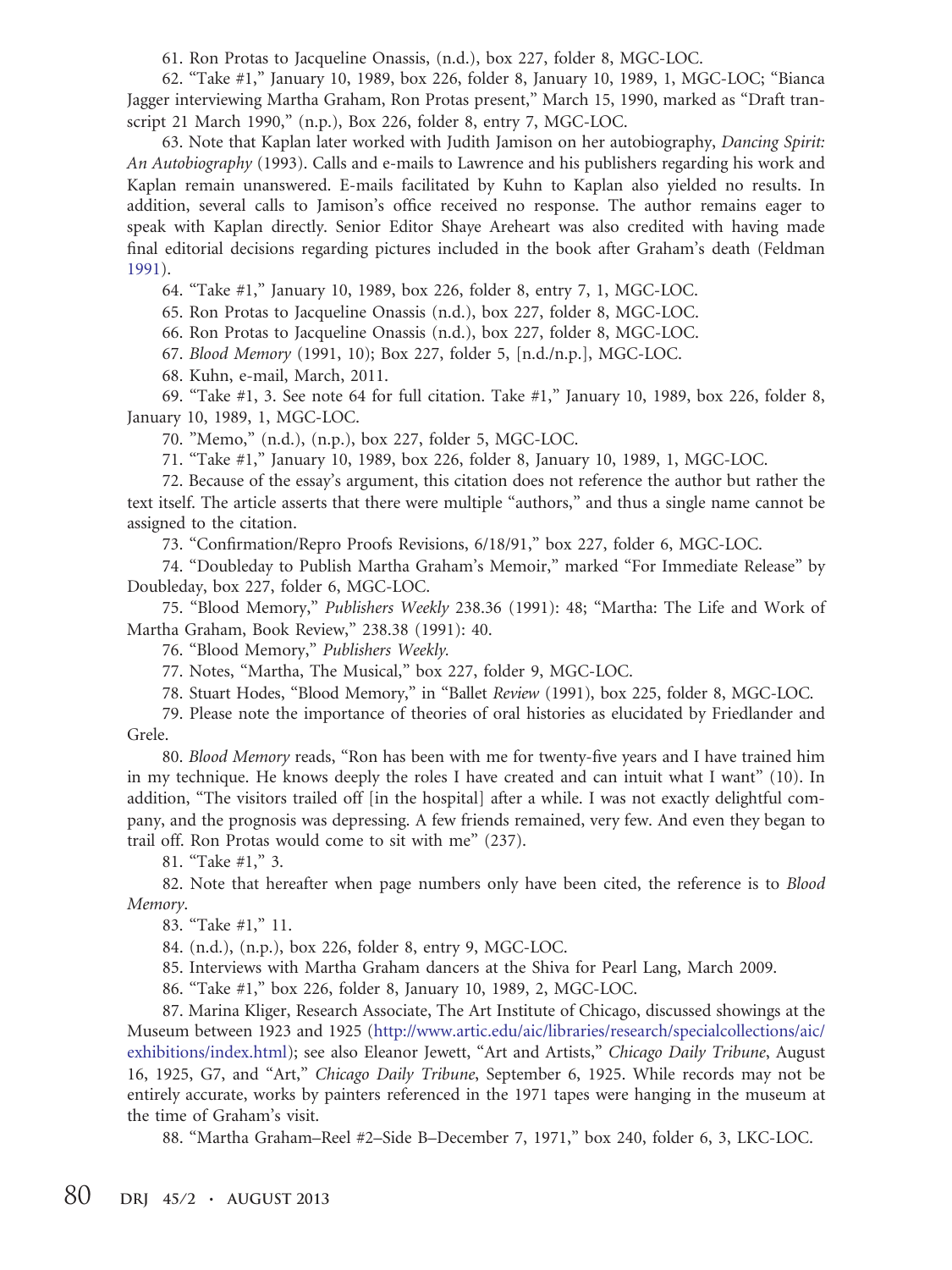<span id="page-19-0"></span>89. Blood Memory, draft, p. 237, The Martha Graham Dance Collection at the Library of Congress.

90. "To Nell, from Martha Graham," August 18, 1956, courtesy of Martha Graham Wiseman, uncatalogued collection, Music Division, Library of Congress.

91. "To Nell, from Martha Graham" (see note #92).

92. "Memo," (n.p.), (n.d.), box 227, folder 5, MGC-LOC. Note that the same folder and notes contain handwritten notes as an outline for the book that include Graham's father's increasing use of alcohol as she grew older.

93. According to Aloff, Ernestine Stodelle (1984) officially chronicled the story that Graham's father said that "movement never lies" in Graham's works. Stodelle footnotes Graham in an interview (1984).

94. Ron Protas to Jacqueline Onassis (n.d.), on Martha Graham Center of Contemporary Dance, Inc. letterhead, box 227, folder 8; comments in reference to p. 20 of a draft copy, box 227, folder 5, MGC-LOC.

95. "Martha Graham–Reel #1–Side A–December 6, 1971," box 240, folder 6, LKC-LOC.

96. Miki Orihara, discussion with author, 2012.

97. From Helen to Umaña, November 30, 1962, Cologne, box 9, folder 21, Helen McGehee and Umaña Collection of Dance Materials, Library of Congress, Washington, DC.

98. "Draft Biography," BRC-NYPL.

99. Uncatalogued Box, Martha Graham, Folder Ceylon, NYPL.

100. Note that one redacted source in the available FBI report added, "Or prescription drugs." Martha Graham, FBI file requested December 18, 2007, Martha Graham, FOIPANo.1080908. April 24, 2009 correspondence regarding the request for information prior to 1974 (1126305-00) indicates that reports about her work for relief benefits later associated with Communist Party and Popular Front activities may have been destroyed. Typically, FBI reports would include an arrest record (see box 21, folder 1, Victoria Phillips Collection, Music Division, Library of Congress for a copy of the Graham FBI file). Notes for Blood Memory show that as a young woman, Graham was arrested with her sister when they traveled in the West (n.d.), (n.p.), fragment, box 226, folder 8, entry 8.

101. "Martha Graham–Reel 9," 5, box 240, folder 7, LKC-LOC.

102. "Bianca Jagger interviewing Martha Graham, Ron Protas present," March 15, 1990, marked as "Draft transcript 21 March 1990," (n.p.), Box 226, folder 8, MGC-LOC.

103. "To Nell, from Martha Graham," (see note 92).

104. "Martha Graham–Reel #4–Side B," 2, box 240, folder 6, LKC-LOC; see also "Martha Graham–Martha Graham–Reel #5–Side A (n.d.)," 6, LKC-LOC.

105. "Take #2," 1

106. (n.d.), (n.p.), box 227, folder 6; box 226, folder 8, both MGC-LOC.

107. (n.d.), (n.p.), box 226, folder 8, entry 8; box 227, folder 6, both MGC-LOC.

108. From Francis Mason to Lucy Kroll, November 16, 1993, box 236, folder 18, LKC-LOC.

109. Martha Graham, interview by Francis Mason, This I Believe, (n.d.), radio interview transcript, box 227, folder 5, MGC-LOC.

110. This quote was confirmed and contextualized for the author by Marvin Hoshino and Leslie Mason, summer, 2011.

111. "Draft Biography," BRC-NYPL.

112. George S. Springstean, FR: CU – John Richardson, Jr., SUBJ: White House Appearance by the Martha Graham Dance Company, 11 September 1974, MC468, box 65, folder 2, UAK.

113. Francis Mason, interview with Martha Graham, 1952, WQXR, courtesy of Leslie Mason and with the permission of Andy Lanset, Director of Archives, New York Public Radio. Special thanks to Marvin Hoshino.

114. "Martha Graham–Reel #3–Side A–December 8, 1971," 7, box 240, folder 6, LKC-LOC.

115. Blood Memory, 7, annotated copy, box 5, folder 32, BGC-LOC.

116. Blood Memory, 101, 247, annotated copy, box 5, folder 32, BGC-LOC.

117. Blood Memory, 133, annotated copy, box 5, folder 32, BGC-LOC.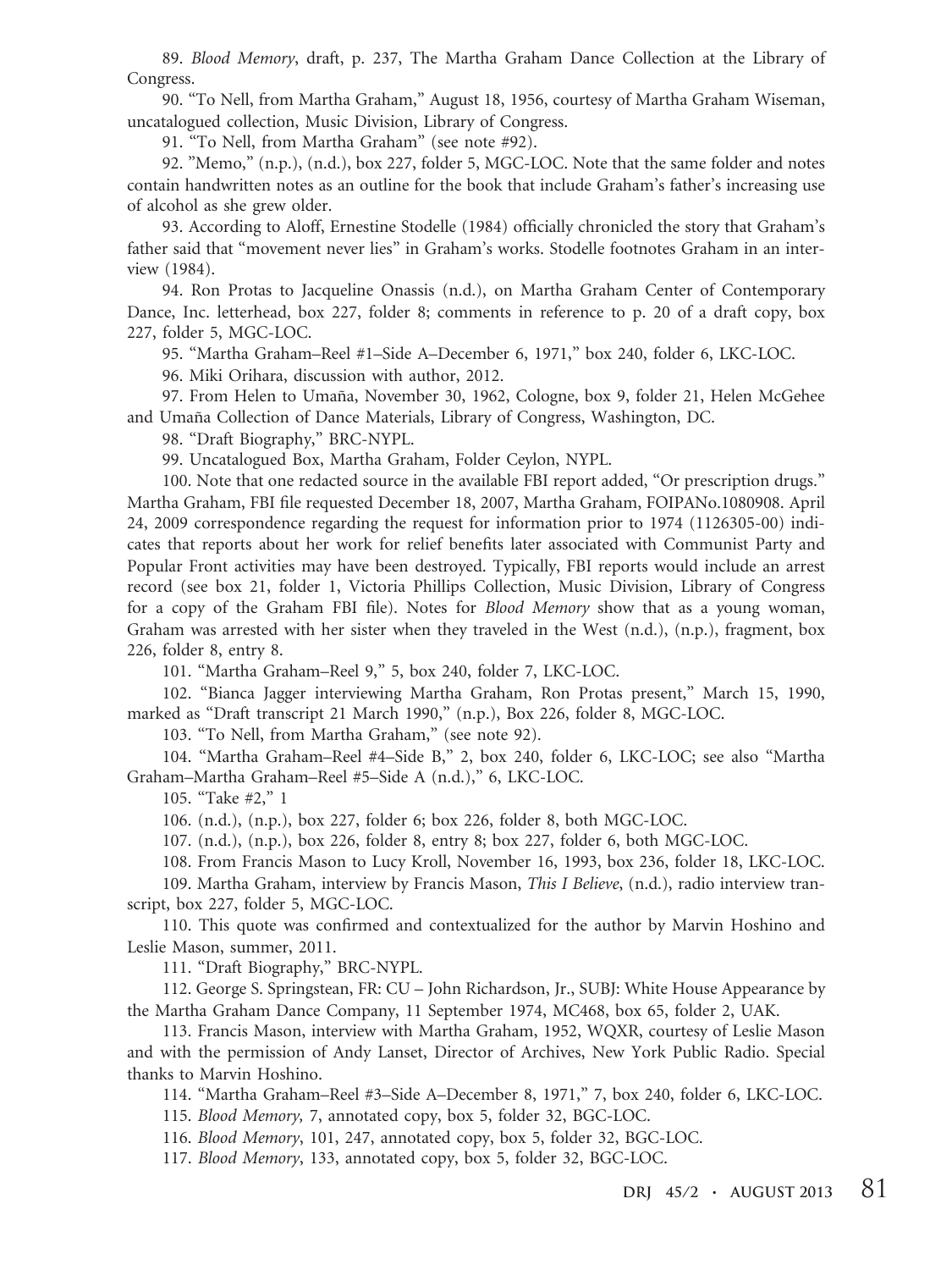<span id="page-20-0"></span>118. Ethel Winter, interview by Victoria Geduld, Oral History with Ethel Winter, 3 sound tapes, 140 min., September 9, 2004, Columbia University Libraries: Oral History Research Department, tape 3 (38 min.). See also Soares [\(1992,](#page-21-0) 88, 51); Blood Memory (133).

119. Blood Memory, 235, annotated copy, box 5, folder 32, BGC-LOC.

120. Blood Memory, 262, annotated copy, box 5, folder 32, BGC-LOC.

121. Blood Memory, 237, annotated copy, box 5, folder 32, BGC-LOC.

122. Martha Merz, interview (see note 41).

123. Polaroid photographs, box 3, folders 26, 27, BGC-LOC.

124. Martha Merz, interview (see note 41).

125. Martha Merz, interview (see note 41).

126. Photograph, (n.d.), box 3, folder 9, BGC-LOC.

127. (n.d.), (n.p.), box 227, folder 8, entry 7, MGC-LOC.

128. Martha Graham to Ben [Garber], 1970, box 1; see notes in folders 24, 25, BGC-LOC.

129. See "Amerikanische Musik in der Kongreßhalle: Virgil Thomson mit dem Radio-Symphonie-Orchester," Der Tagespiegel, Sept, 24, 1957, Landesarchiv aus dem Aktenbestamd, Eichborndamm 115–121, 13403, Berlin.

130. "Martha Graham–Reel #6–Side B," (n.d.) 4, box 240, folder 7, LKC-LOC. Mary Hinkson was noted alongside Ross.

131. "Martha Graham–Reel #3–Side A–December 8, 1971," 4, box 240, folder 6, LKC-LOC.

132. "Draft Biography," BRC-NYPL.

133. Note that the Martha Graham Center of Contemporary Dance holds documents and other materials not available to the public, alongside its collections at the Library of Congress or NYPL. Dancers and others recall that Protas taped Graham when she conducted classes.

#### Works Cited

Aloff, Mindy. 1991. "True Grit." New Republic, December 9, 29–36.

American Historical Review. 2011. "Roundtable – Historians and the Question of Modernity." 116(2): 653–714.

Anderson, Susan Heller. 1991. "Chronicle." The New York Times, April 5, B5.

Barnes, Clive. 1968. "Martha Graham: A Legend Goes On." The New York Times, June 16, D24.

Barthes, Roland. 1967. "The Death of the Author." Image-Music-Text. New York: Noonday Press, 1999, 142–48.

Calder, J. Kent. 1996. "Order and Renewal: David Lawrence Chambers, Hiram Haydn and Lie Down in Darkness." Journal of Scholarly Publishing 27(3): 171–82.

Campbell, John. 1997. "The Structure of Time in Autobiographical Memory." European Journal of Philosophy 5: 105–18.

Casciato, Arthur D. 1980. "His Editor's Hand: Hiram Haydn's Changes in Styron's Lie Down in Darkness." Studies in Bibliography 33: 263–76.

Daly, Ann. 1992. Untitled Review. Journal of American History 79(3): 1228–9.

de Man, Paul. 1979. "Autobiography as De-Facement." MLN 94(5): 919–30.

Epstein, Joseph. 2007. In a Cardboard Belt! Essays Personal, Literary, and Savage. New York: Houghton Mifflin.

Feldman, Gayle. 1991. "Martha Graham 'Revealing a Life' in Fall Autobiography from Doubleday." Publishers Weekly 238(19): 38.

Foucault, Michel. 1984. "What Is an Author? "In The Foucault Reader, edited by Paul Rabinow, 101–20. New York: Vintage.

Foulkes, Julia L. 2002. Modern Bodies: Dance and American Modernism from Martha Graham to Alvin Ailey. Chapel Hill, NC: The University of North Carolina Press.

Friedlander, Peter. 1998. "Theory, Method and Oral History. " In The Oral History Reader, edited by Robert Perks and Alistair Thomson, 311–9. New York: Routledge.

Garafola, Lynn. 1993. Untitled review. TDR 37(1): 167–73.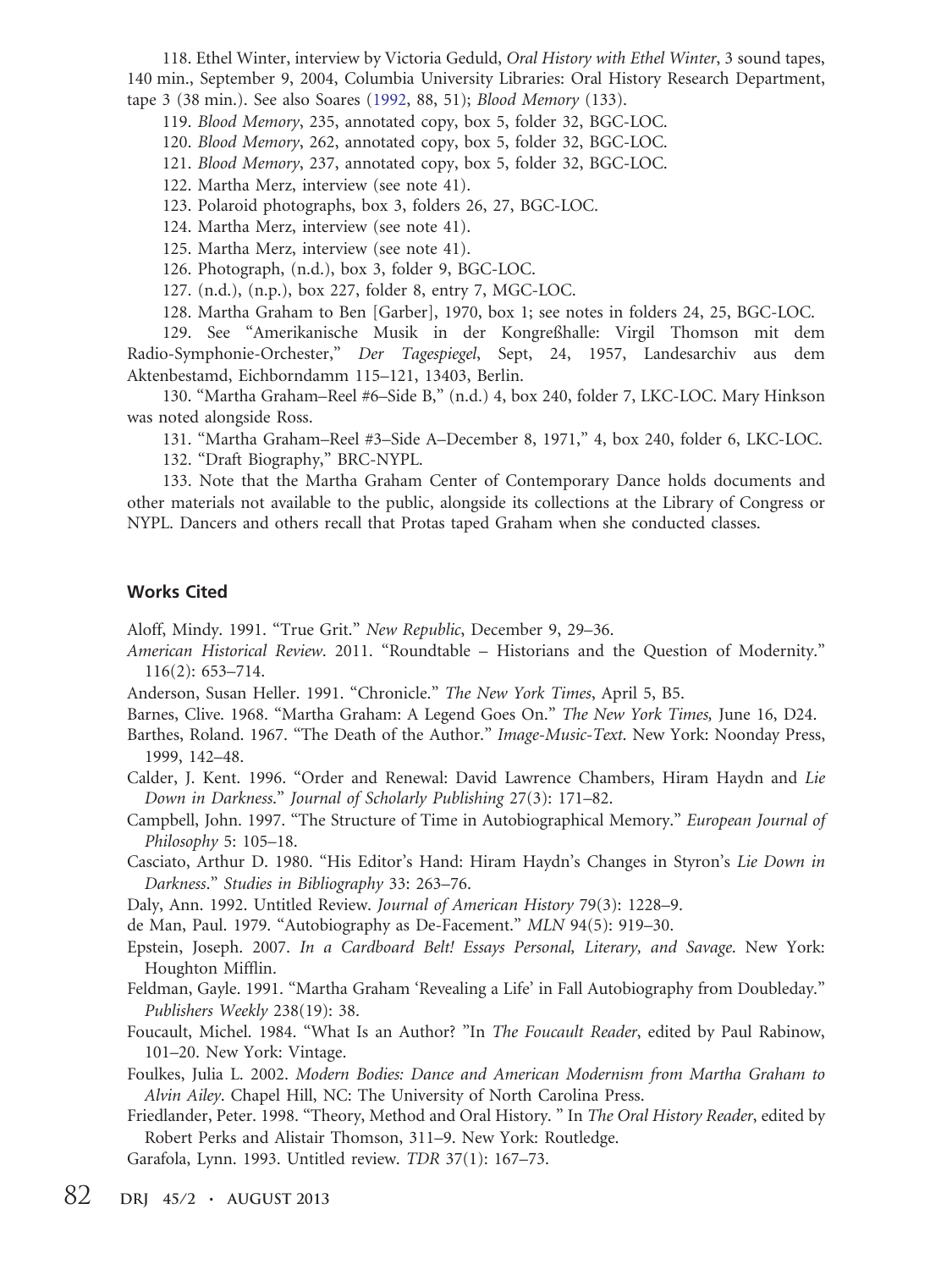- <span id="page-21-0"></span>Gardner, Howard. 1993. Creating Minds: An Anatomy of Creativity as Seen Through the Lives of Freud, Einstein, Picasso, Stravinsky, Eliot, Graham, and Gandhi. New York: Basic Books.
- Graham, Martha. 1973. The Notebooks of Martha Graham. Edited by Nancy Wilson Ross. New York: Harcourt Brace Jovanovich.
- Graham, Martha. Blood Memory: An Autobiography. 1991. New York: Doubleday.
- Grele, Ronald. 1985. Envelopes of Sound: The Art of Oral History. Chicago: Precendent Publishing.
- Haydn, Hiram. 1974. Words & Faces: An Intimate Chronicle of Book and Magazine Publishing. New York: Harcourt Brace Jovanovich.
- Heilbrun, Carolyn G. 1991. "Exceptions and Rules." Women's Review of Books 9(2): 15–7.
- Hodes, Stuart. 2006, V-2. Graham v. Graham: The Struggle for an American Legacy. (Unpublished manuscript).
- Homberger, Eric. 2009. "Alfred 'Pat' Knopf: Co-Founder of the American Publishing House Atheneum." The Guardian, March 2, 38.
- Jacobs, Laura. 1991. "The Word on Graham." Atlantic Monthly, November, 41.
- Jones, Susan. 2009. "'At the Still Point': T.S. Eliot, Dance, and Modernism." Dance Research Journal 41(2): 31–51.
- Kuhn, William. 2010. Reading Jackie: Her Autobiography in Books. New York: Doubleday/Random House.
- Landow, George P. 2006. "Reconfiguring the Author." In Hypertext 3.0: Critical Theory and New Media in an Era of Globalization, 3rd ed. Baltimore, MD: Johns Hopkins University Press. pp. 124–143.
- Lawrence, Greg. 2011. Jackie as Editor: The Literary Life of Jacqueline Kennedy Onassis. New York: St. Martin's Press.
- Leatherman, LeRoy. 1966. Martha Graham: Portrait of the Lady as an Artist. New York: Alfred A. Knopf.
- McDonagh, Don. 1992. "Martha Graham: Fiction and Fact." Dance Chronicle 15(3): 349–60.
- Mai, Fawzia. 1979. "Martha Graham: An Unforgettable Experience." Jordan Times, August 28, 23.
- Prevots, Namia. 1998. Dance for Export: Cultural Diplomacy and the Cold War. Middletown, CT: Wesleyan University Press.
- Rapaport, Herman. 2001. The Theory Mess: Deconstruction in Eclipse. New York: Columbia University Press.
- Said, Edward W. 1985. Beginnings: Intention and Method. New York: Columbia University Press.
- Shapiro, David. 1984. "Art as Collaboration: Toward a Theory of Pluralist Aesthetics, 1950–1980." In Artistic Collaboration in the Twentieth Century, edited by Cynthia Jaffe McCabe. Washington, DC: Smithsonian Institution Press. pp. 45–62.
- Silverman, Al. 2008. The Time of Their Lives: The Golden Age of Great American Book Publishers. New York: St. Martin's Press.
- Smith, Sidonie, and Julia Watson, eds. 1998. Women, Autobiography, Theory: A Reader. Madison, WI: University of Wisconsin Press.
- Soares, Janet. 1992. Louis Horst: A Musician in a Dancer's World. Durham, NC: Duke University Press.
- Stillinger, Jack. 1991. Multiple Authorship and the Myth of the Solitary Genius. New York: Oxford University Press.
- Stodelle, Ernestine. 1984. Deep Song: The Dance Story of Martha Graham. New York: Schirmer Books.
- Thoms, Victoria. 2008. "Martha Graham's Haunting Body: An Autobiography at the Intersection of Writing and Dancing." Dance Research Journal 40(1): 3–16.
- Ware, Susan. 1998. Letter to the World: Seven Women Who Shaped the American Century. New York: W.W. Norton.